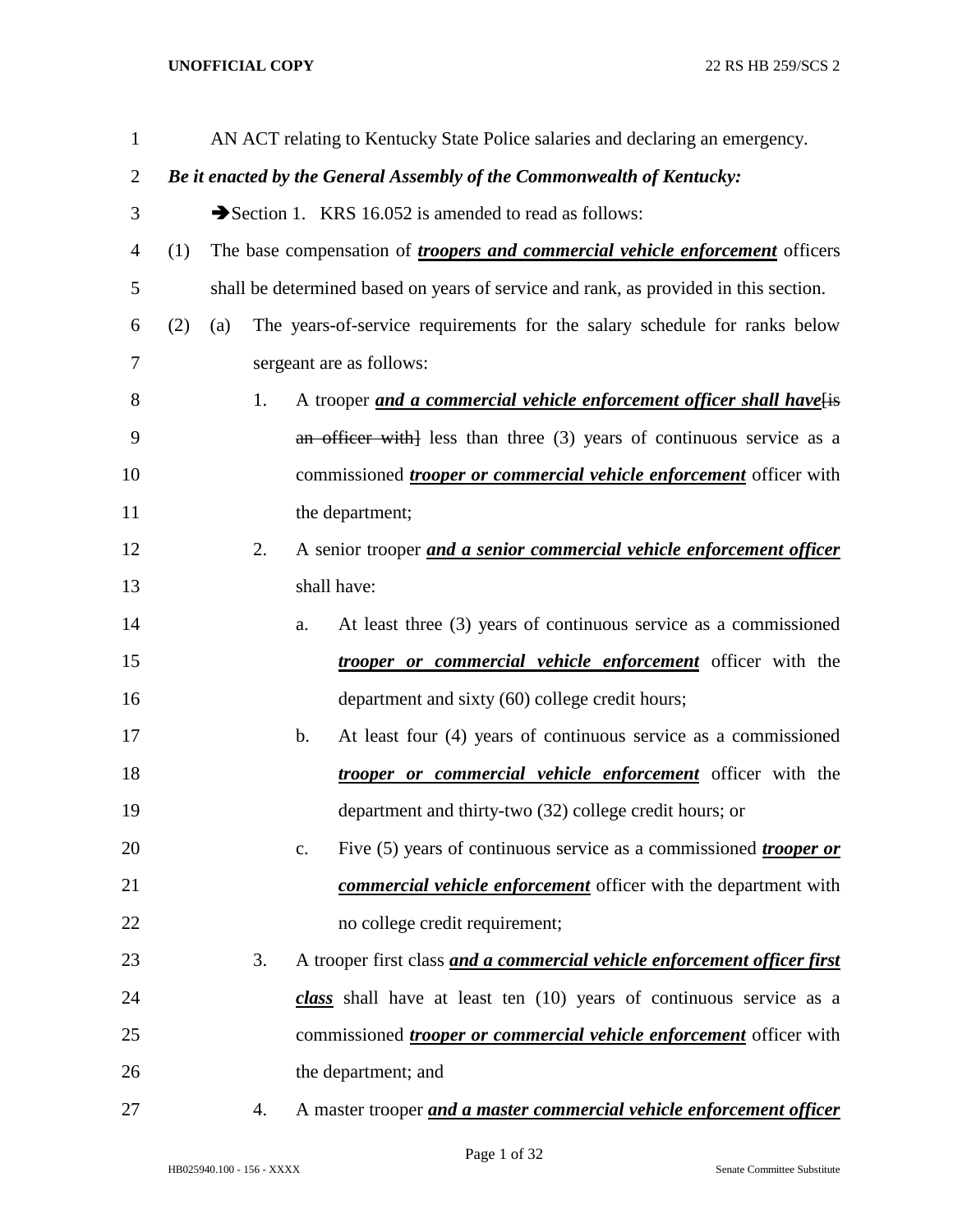- shall have at least fifteen (15) years of continuous service as a commissioned *trooper or commercial vehicle enforcement* officer with the department. (b) In addition to meeting the years of service requirements established by
- paragraph (a) of this subsection, *troopers and commercial vehicle enforcement* officers listed in the salary schedule for *troopers and commercial vehicle enforcement* officers below the rank of sergeant shall also meet the requirements for promotion in rank established by the commissioner pursuant to KRS 16.050.
- (c) Requirements for promotion to sergeant, lieutenant, and captain are as established by KRS 16.055.
- (3) Any overtime and any salary supplement received from the Law Enforcement Foundation Program pursuant to KRS 15.410 to 15.510 or any comparable supplements received from another funding source shall be in addition to the amounts reflected in the base salary schedules established by subsection (4) of this section.
- (4) (a) The salary schedules established in this subsection are based on a combination of *trooper and commercial vehicle enforcement* officer classification and years of service.
- (b) When "NA" appears in the schedule, it is not possible for *a*[an] *trooper or commercial vehicle enforcement* officer to be in that classification and years- of-service combination based upon statutory or regulatory conditions established for promotion or advancement.
- (c) Salary increases based on years of service shall be effective on the first day of the month during which the anniversary of the *trooper's or commercial vehicle enforcement* officer's appointment as a commissioned Kentucky State Police officer falls.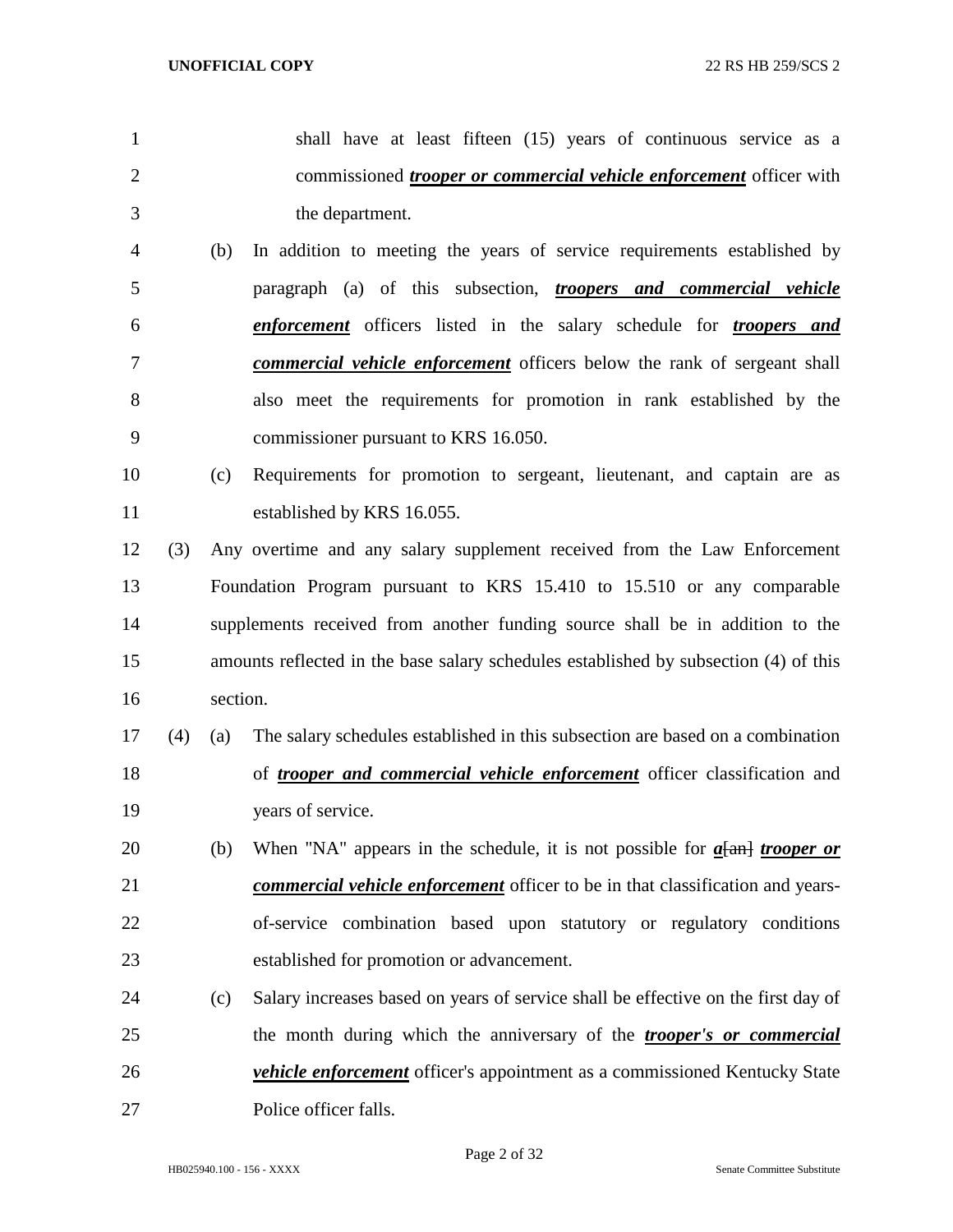| 1              | (d)                         |                |                          |                                                                |                                          | Salary increases based on promotion to a higher rank shall be effective on the        |
|----------------|-----------------------------|----------------|--------------------------|----------------------------------------------------------------|------------------------------------------|---------------------------------------------------------------------------------------|
| $\overline{2}$ |                             |                |                          |                                                                |                                          | first day the <i>trooper and commercial vehicle enforcement</i> officer is            |
| 3              |                             | promoted.      |                          |                                                                |                                          |                                                                                       |
| 4              | (e)                         |                |                          |                                                                |                                          | If $a$ [an] <i>trooper or commercial vehicle enforcement</i> officer is reverted to a |
| 5              |                             |                |                          |                                                                |                                          | previous rank, the <i>trooper's or commercial vehicle enforcement</i> officer's       |
| 6              |                             |                |                          |                                                                |                                          | salary shall be adjusted to the salary reflected in the base salary schedule for      |
| 7              |                             |                |                          |                                                                |                                          | the <i>trooper's or commercial vehicle enforcement</i> officer's applicable number    |
| 8              |                             |                |                          |                                                                |                                          | of years of service and rank. The adjustment shall take effect the first pay          |
| 9              |                             |                |                          | period following the pay period in which the reversion occurs. |                                          |                                                                                       |
| 10             | (f)                         |                |                          |                                                                |                                          | The base salary for a cadet trooper or commercial vehicle enforcement                 |
| 11             |                             | <i>officer</i> | shall<br>cadet           | be                                                             | <i>forty-five</i> [thirty-five] thousand | dollars                                                                               |
| 12             |                             |                | $(\$45,000$ [\$35,000]). |                                                                |                                          |                                                                                       |
| 13             | $\left( \mathbf{g} \right)$ |                |                          |                                                                |                                          | The salary for a legislative security specialist, as established in KRS 16.187        |
| 14             |                             |                |                          |                                                                |                                          | <u>and 16.188, shall be the equivalent of the base salary for a trooper or</u>        |
| 15             |                             |                |                          |                                                                |                                          | <u>commercial vehicle enforcement officer with the same number of years of</u>        |
| 16             |                             | service.       |                          |                                                                |                                          |                                                                                       |
| 17             |                             |                |                          | BASE SALARY SCHEDULE FOR RANKS BELOW SERGEANT                  |                                          |                                                                                       |
| 18             | <b>Years of Service</b>     |                |                          | <b>Trooper Salary Steps Based on Rank</b>                      |                                          |                                                                                       |
| 19             |                             |                | Trooper                  | Senior                                                         | <b>First Class</b>                       | Master                                                                                |
| 20             | <b>Base Pay</b>             |                | <u>\$55,888.80</u>       | $N\!/\!A$                                                      | $N\!/\!A$                                | $N\!/\!A$                                                                             |
| 21             | 3 years                     |                | \$59,583.12              | \$61,422.00                                                    | $N\!/\!A$                                | $N\!/\!A$                                                                             |
| 22             | 5 years                     |                | $N\!/\!A$                | \$62,719.20                                                    | N/A                                      | $N\!/\!A$                                                                             |
| 23             | 7 years                     |                | N/A                      | \$64,053.12                                                    | $N\!/\!A$                                | $N\!/\!A$                                                                             |
| 24             | 9 years                     |                | N/A                      | \$65,428.08                                                    | $N\!/\!A$                                | $N\!/\!A$                                                                             |
| 25             | 10 years                    |                | N/A                      | $N\!/\!A$                                                      | <u>\$65,723.76</u>                       | $N\!/\!A$                                                                             |
| 26             | 13 years                    |                | N/A                      | N/A                                                            | <u>\$68,368.08</u>                       | $N\!/\!A$                                                                             |
| 27             | 15 years                    |                | N/A                      | N/A                                                            | $N\!/\!A$                                | \$74,742.00                                                                           |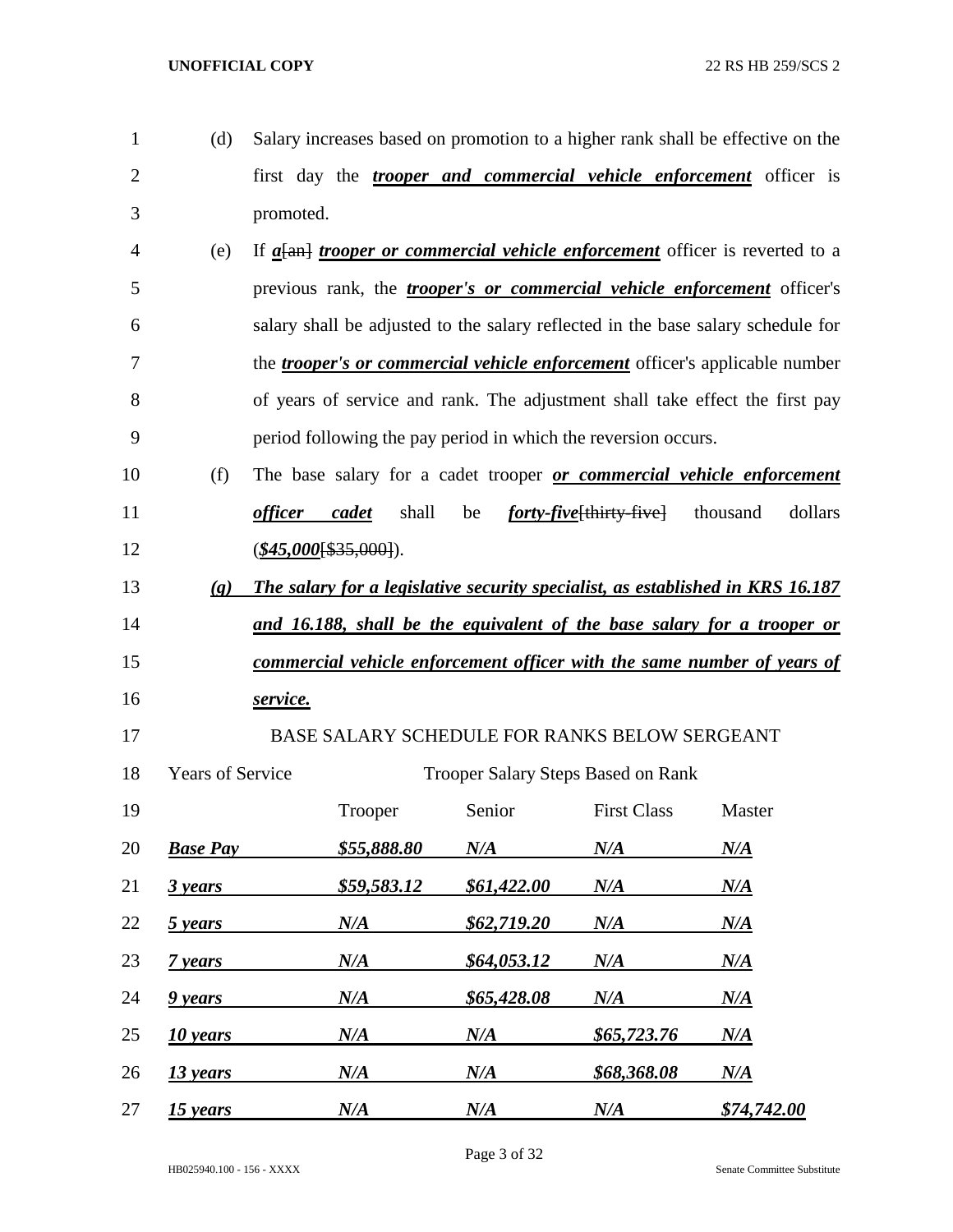| 1              | 17 years                                           | N/A                                            | N/A      | N/A       | \$77,837.04         |  |
|----------------|----------------------------------------------------|------------------------------------------------|----------|-----------|---------------------|--|
| $\overline{2}$ | 19 years                                           | N/A                                            | N/A      | N/A       | <u>\$81,116.88</u>  |  |
| 3              | 21 years                                           | N/A                                            | N/A      | N/A       | \$84,499.20         |  |
| $\overline{4}$ | $23$ years                                         | N/A                                            | N/A      | N/A       | \$88,081.20         |  |
| 5              | $25$ years                                         | N/A                                            | N/A      | N/A       | \$88,834.56         |  |
| 6              | $27$ years                                         | N/A                                            | N/A      | N/A       | \$89,594.16         |  |
| 7              | 29 years                                           | N/A                                            | N/A      | N/A       | \$90,361.68         |  |
| 8              | <b>Base</b><br>Pay                                 | \$37,887                                       | \$43,014 | NA        | NA                  |  |
| 9              | 3 years                                            | \$41,310                                       | NA       | NA        | NA                  |  |
| 10             | 5 years                                            | \$43,014                                       | \$44,216 | NA        | NA                  |  |
| 11             | 7 years                                            | <b>NA</b>                                      | \$45,452 | <b>NA</b> | NA                  |  |
| 12             | 9 years                                            | <b>NA</b>                                      | \$46,726 | <b>NA</b> | NA                  |  |
| 13             | 10 years                                           | <b>NA</b>                                      | NA       | \$47,000  | NA                  |  |
| 14             | 13 years                                           | <b>NA</b>                                      | NA       | \$49,450  | NA                  |  |
| 15             | 15 years                                           | <b>NA</b>                                      | NA       | NA        | \$55,356            |  |
| 16             | 17 years                                           | <b>NA</b>                                      | NA       | NA        | <del>\$58,224</del> |  |
| 17             | 19 years                                           | NA                                             | NA       | NA        | \$61,263            |  |
| 18             | 21 years                                           | <b>NA</b>                                      | NA       | NA        | \$64,397            |  |
| 19             | 23 years                                           | NA                                             | NA       | NA        | \$67,716            |  |
|                | 20 25 years NA NA NA \$68,414                      |                                                |          |           |                     |  |
|                | 21 27 years NA NA NA \$69,118                      |                                                |          |           |                     |  |
|                | 22 29 years – NA NA NA \$69,829                    |                                                |          |           |                     |  |
| 23             |                                                    | <b>BASE SALARY SCHEDULE SERGEANT AND ABOVE</b> |          |           |                     |  |
| 24             | <b>Years of Service</b> Salary Steps Based on Rank |                                                |          |           |                     |  |
| 25             | Sergeant Lieutenant Captain                        |                                                |          |           |                     |  |
|                | 26 6 years \$45,271 NA NA                          |                                                |          |           |                     |  |
|                | 27 <del>7 years \$47,271 \$53,500 NA</del>         |                                                |          |           |                     |  |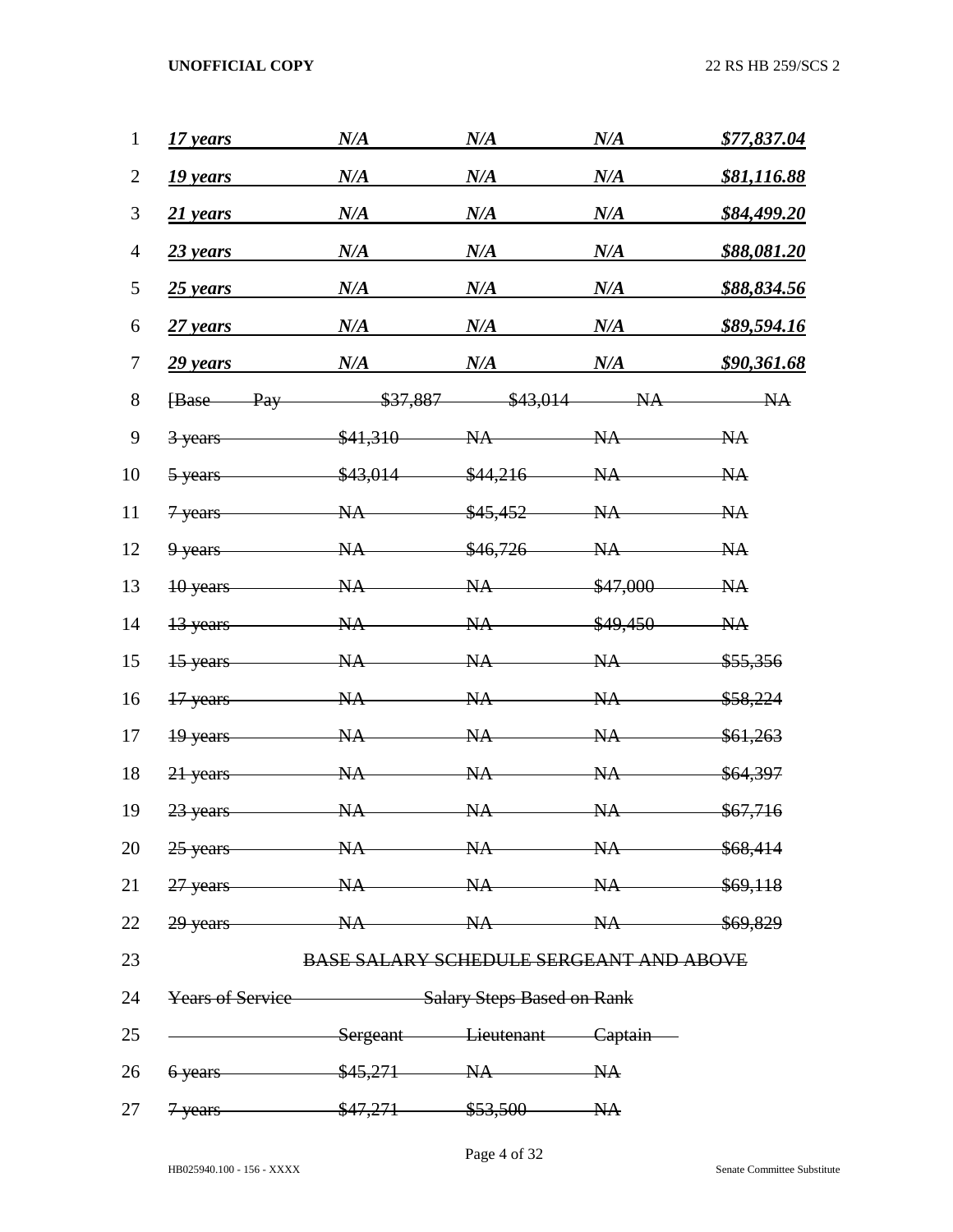| $\mathbf{1}$   |          |     | 8 years                              | $$47,805$ NA | \$59,100                                                                              |
|----------------|----------|-----|--------------------------------------|--------------|---------------------------------------------------------------------------------------|
| $\overline{2}$ |          |     | 9 years \$49,918 \$54,500 NA         |              |                                                                                       |
| 3              |          |     | 11 years \$50,911 \$56,000 \$61,199  |              |                                                                                       |
| 4              |          |     | 13 years \$53,108 \$58,000 \$63,798  |              |                                                                                       |
| 5              |          |     | 15 years \$56,966 \$61,000 \$67,188  |              |                                                                                       |
| 6              |          |     | 17 years \$61,093 \$65,000 \$70,747  |              |                                                                                       |
| 7              |          |     | 19 years \$65,510 \$70,436 \$74,845  |              |                                                                                       |
| 8              |          |     | 21 years \$70,235 \$74,158 \$78,409  |              |                                                                                       |
| 9              |          |     | 23 years \$75,292 \$78,066 \$82,529  |              |                                                                                       |
| 10             |          |     | 25 years \$80,702 \$82,169 \$86,755  |              |                                                                                       |
| 11             |          |     | 27 years \$85,491 \$86,478 \$90,306  |              |                                                                                       |
| 12             |          |     | 29 years \$90,686 \$91,002 \$93,998] |              |                                                                                       |
| 13             | (5)      |     |                                      |              | The base salary for ranks defined in KRS 16.055 and 16.191 shall be set at:           |
| 14             |          | (a) |                                      |              | Ten percent (10%) above the base salary for the trooper's or commercial               |
| 15             |          |     |                                      |              | <u>vehicle enforcement officer's applicable number of years of service for the</u>    |
| 16             |          |     | rank of sergeant;                    |              |                                                                                       |
| 17             |          | (b) |                                      |              | Twenty percent (20%) above the base salary for the trooper's or commercial            |
| 18             |          |     |                                      |              | vehicle enforcement officer's applicable number of years of service for the           |
| 19             |          |     | rank of lieutenant; and              |              |                                                                                       |
| 20             |          | (c) |                                      |              | <b>Thirty percent (30%) above the base salary for the trooper's or commercial</b>     |
| 21             |          |     |                                      |              | vehicle enforcement officer's applicable number of years of service for the           |
| 22             |          |     | rank of captain.                     |              |                                                                                       |
| 23             | $\omega$ |     |                                      |              | Beginning on July 1, $2023[2018]$ , the salary schedule established by subsection (4) |
| 24             |          |     |                                      |              | of this section shall be adjusted annually to incorporate any increase in the         |
| 25             |          |     |                                      |              | nonseasonally adjusted Consumer Price Index for all urban consumers, U.S. city        |
| 26             |          |     |                                      |              | average, all items, published by the United States Department of Labor, Bureau of     |
| 27             |          |     | Labor Statistics.                    |              |                                                                                       |
|                |          |     |                                      |              |                                                                                       |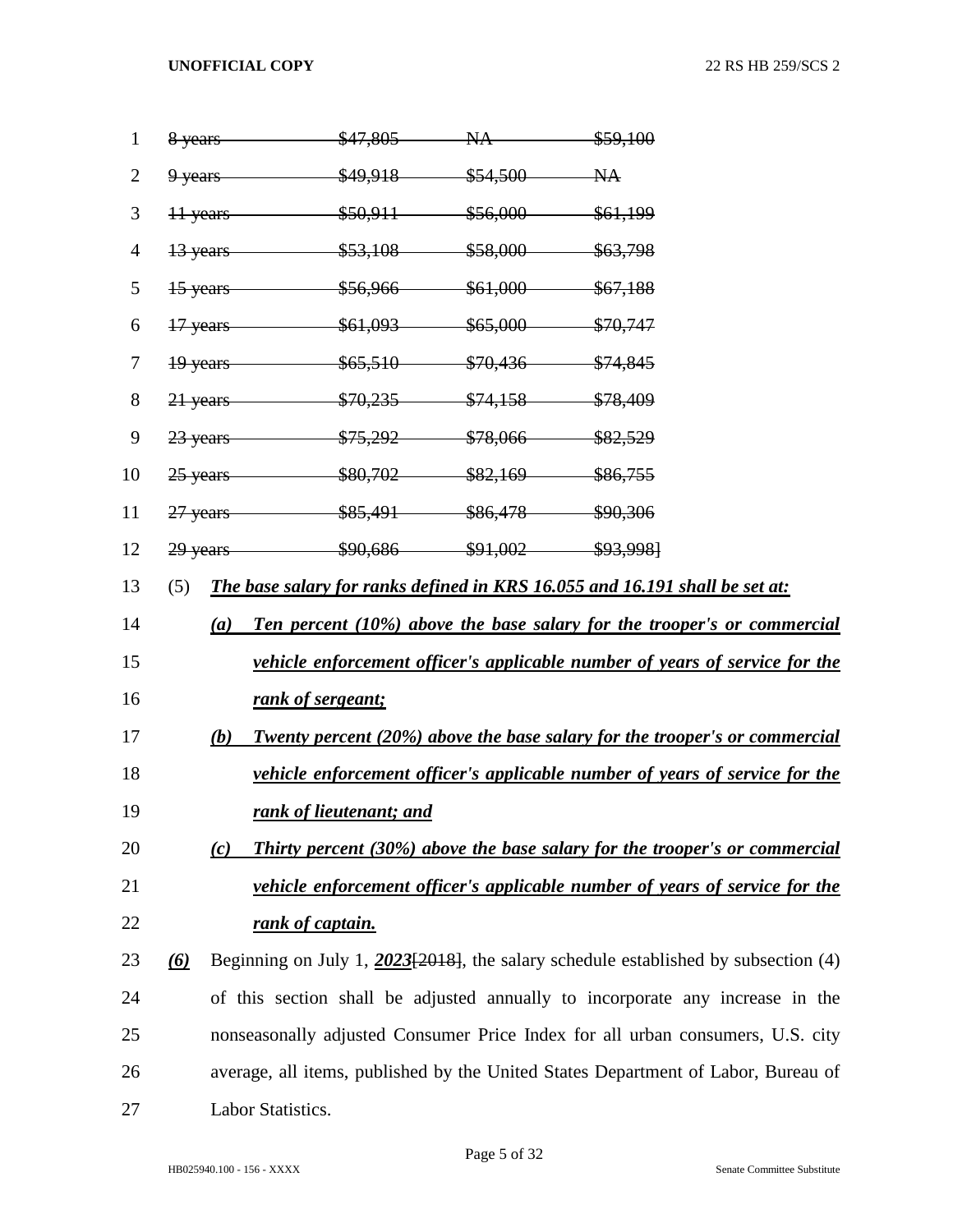- *(7)*[(6)] The salary schedules shall be applied to *troopers and commercial vehicle enforcement* officers employed by the department on *July 1, 2022*[July 15, 2016], as follows: (a) Except as provided in paragraph (b) of this subsection: 1. Any *trooper or commercial vehicle enforcement* officer whose base salary exceeds the amount established for his or her years of service and rank in subsection (4) of this section shall retain his or her base salary and shall not receive an increase under the salary schedule until the *trooper's or commercial vehicle enforcement* officer's years of service
- and rank require a higher base salary than the base salary he or she was receiving on *July 1, 2022*[July 15, 2016]; and
- 2. Any *trooper or commercial vehicle enforcement* officer whose base salary is below the amount established for his or her years of service and 14 rank in subsection (4) of this section shall receive the base salary he or she qualifies for under the salary schedule for the pay period beginning *July 1, 2022*[August 1, 2016]; and
- (b) Any *trooper or commercial vehicle enforcement* officer who is receiving compensation under KRS 16.165 shall not receive any years of service or rank increases during any period that he or she is receiving compensation under KRS 16.165.
- *(8)*[(7)] The commissioner may establish additional ranks beyond those provided in the salary schedules established by this section, including the ranks of major, lieutenant colonel, colonel, and executive security detail. If the commissioner establishes any of these ranks, the commissioner shall set forth in a policy the conditions under which *a*[an] *trooper or commercial vehicle enforcement* officer may be promoted to the rank, and the salary that the *trooper or commercial vehicle enforcement* officer will receive while serving in that rank.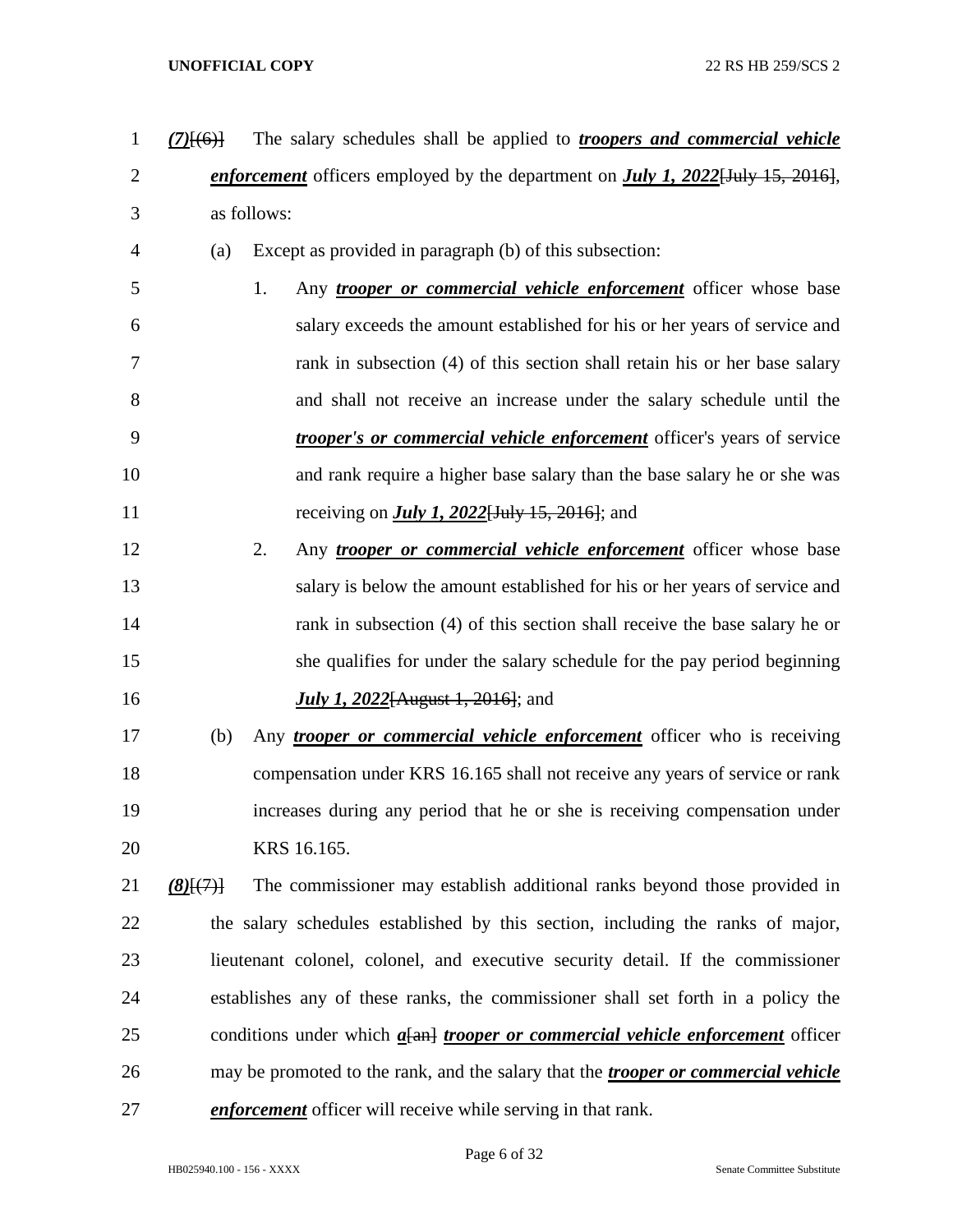| $\mathbf{1}$   |     |     | Section 2. KRS 16.583 is amended to read as follows:                                 |  |  |  |  |
|----------------|-----|-----|--------------------------------------------------------------------------------------|--|--|--|--|
| $\overline{2}$ | (1) |     | A member of the State Police Retirement System, a member of the Kentucky             |  |  |  |  |
| 3              |     |     | Employees Retirement System in a hazardous duty position covered by this section,    |  |  |  |  |
| 4              |     |     | whose participation begins on or after January 1, 2014, or a member making an        |  |  |  |  |
| 5              |     |     | election pursuant to KRS 61.5955, shall receive the retirement benefits provided by  |  |  |  |  |
| 6              |     |     | this section in lieu of the retirement benefits provided under KRS 16.576 and        |  |  |  |  |
| 7              |     |     | 16.577. The retirement benefit provided by this section shall be known as the hybrid |  |  |  |  |
| 8              |     |     | cash balance plan and shall operate as another benefit tier within the State Police  |  |  |  |  |
| 9              |     |     | Retirement System and the Kentucky Employees Retirement System.                      |  |  |  |  |
| 10             | (2) |     | The hybrid cash balance plan shall provide a retirement benefit based upon the       |  |  |  |  |
| 11             |     |     | member's accumulated account balance, which shall include:                           |  |  |  |  |
| 12             |     | (a) | Contributions made by the member as provided by KRS 16.505 to 16.652 and             |  |  |  |  |
| 13             |     |     | 61.510 to 61.705, except for employee contributions prescribed by KRS                |  |  |  |  |
| 14             |     |     | 61.702(3)(b);                                                                        |  |  |  |  |
| 15             |     | (b) | An employer pay credit of seven and one-half percent (7.5%) of the<br><u>1.</u>      |  |  |  |  |
| 16             |     |     | creditable compensation earned by the employee for each month the                    |  |  |  |  |
| 17             |     |     | employee is contributing to the hybrid cash balance plan provided by                 |  |  |  |  |
| 18             |     |     | this section; and                                                                    |  |  |  |  |
| 19             |     |     | For members of the State Police Retirement System covered by this<br><u>2.</u>       |  |  |  |  |
| 20             |     |     | section, an employer pay credit for the value of accumulated sick leave              |  |  |  |  |
| 21             |     |     | as determined and limited by Section 3 of this Act; and                              |  |  |  |  |
| 22             |     | (c) | Interest credits added annually to the member's accumulated account balance          |  |  |  |  |
| 23             |     |     | as provided by this section.                                                         |  |  |  |  |
| 24             | (3) | (a) | Member contributions and employer pay credits as provided by subsection              |  |  |  |  |
| 25             |     |     | $(2)(a)$ and $(b)$ . of this section shall be credited to the member's account       |  |  |  |  |
| 26             |     |     | monthly as contributions are reported and posted to the system in accordance         |  |  |  |  |
| 27             |     |     | with KRS 61.675.                                                                     |  |  |  |  |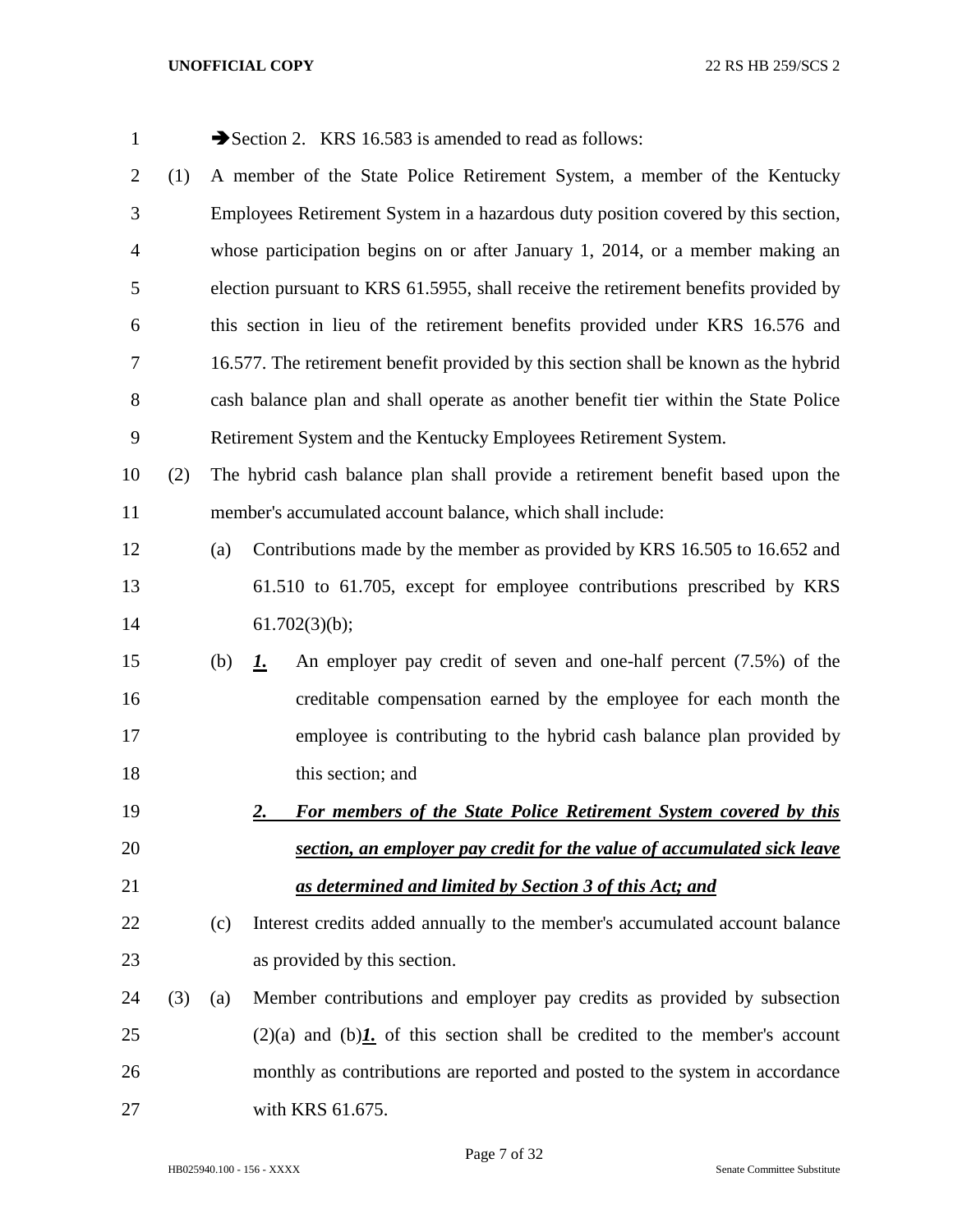| $\mathbf{1}$   |     | (b) | Interest credits, as provided by subsection $(2)(c)$ of this section, shall be     |
|----------------|-----|-----|------------------------------------------------------------------------------------|
| $\overline{2}$ |     |     | credited to the member's account annually on June 30 of each fiscal year, as       |
| 3              |     |     | determined by subsection (4) of this section.                                      |
| $\overline{4}$ |     | (c) | <b>Employer pay credits for accumulated sick leave shall be credited to the</b>    |
| 5              |     |     | member's account as determined by Section 3 of this Act.                           |
| 6              | (4) | (a) | On June 30 of each fiscal year, the system shall determine if the member           |
| $\overline{7}$ |     |     | contributed to the hybrid cash balance plan during the fiscal year.                |
| 8              |     | (b) | If the member contributed to the hybrid cash balance plan during the fiscal        |
| 9              |     |     | year, the interest credit added to the member's account for that fiscal year shall |
| 10             |     |     | be determined by multiplying the member's accumulated account balance on           |
| 11             |     |     | June 30 of the preceding fiscal year by a percentage increase equal to:            |
| 12             |     |     | Four percent $(4\%)$ ; plus<br>1.                                                  |
| 13             |     |     | Seventy-five percent (75%) of the system's geometric average net<br>2.             |
| 14             |     |     | investment return in excess of a four percent (4%) rate of return.                 |
| 15             |     | (c) | If the member did not contribute to the hybrid cash balance plan during the        |
| 16             |     |     | fiscal year, the interest credit added to the member's account for that fiscal     |
| 17             |     |     | year shall be determined by multiplying the member's accumulated account           |
| 18             |     |     | balance on June 30 of the preceding fiscal year by four percent (4%).              |
| 19             |     | (d) | For purposes of this subsection, "system's geometric average net investment        |
| 20             |     |     | return":                                                                           |
| 21             |     |     | Means the annual average geometric investment return, net of<br>1.                 |
| 22             |     |     | administrative and investment fees and expenses, over the last five (5)            |
| 23             |     |     | fiscal years as of the date the interest is credited to the member's               |
| 24             |     |     | account; and                                                                       |
| 25             |     |     | Shall be expressed as a percentage and based upon the system in which<br>2.        |
| 26             |     |     | the member has an account.                                                         |
| $27\,$         |     | (e) | No employer pay credits or interest credits shall be provided to a member who      |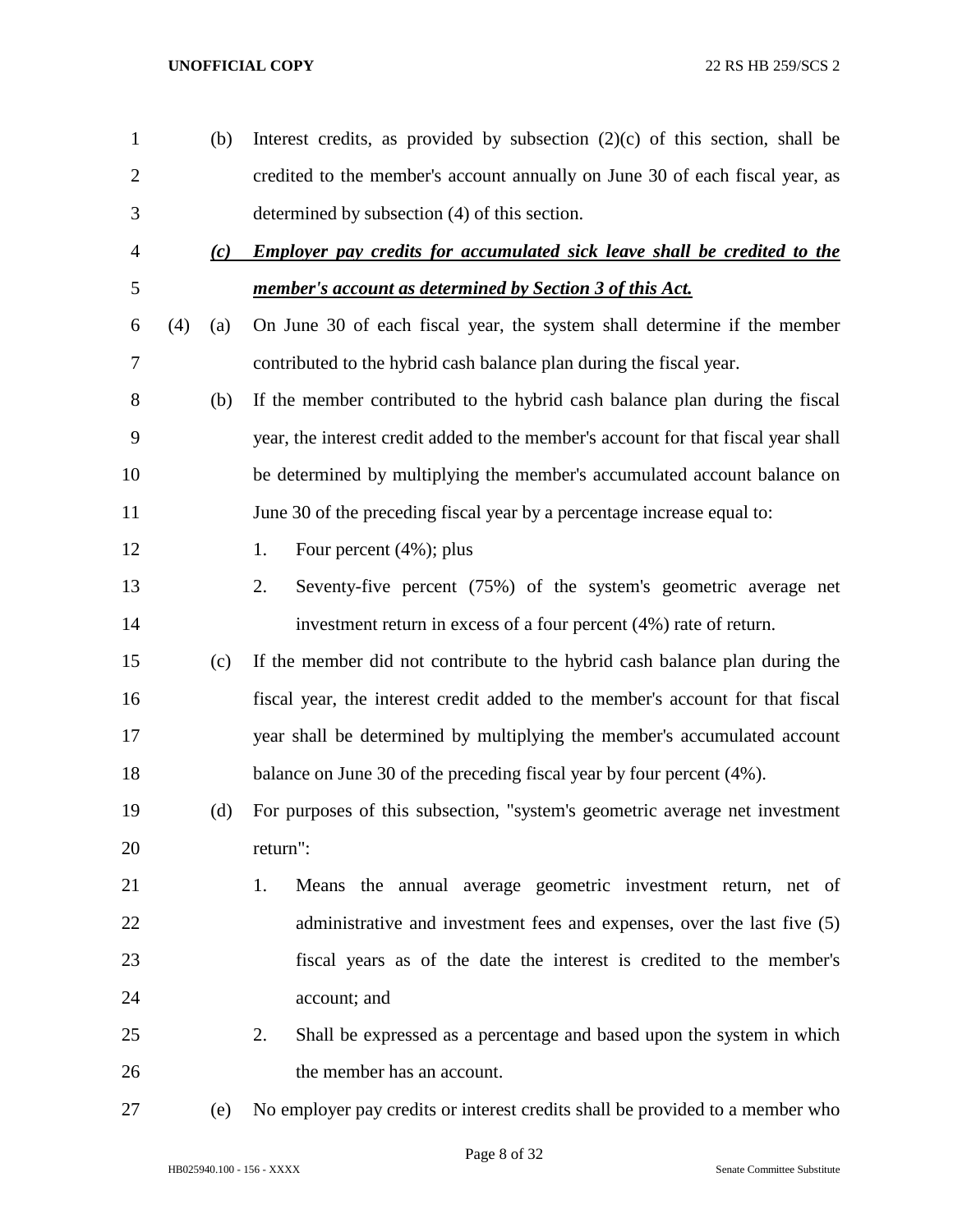- has taken a refund of contributions as provided by KRS 61.625 or who has retired and annuitized his or her accumulated account balance as prescribed by this section.
- (5) (a) Upon termination of employment, a member who has less than five (5) years of service credited under KRS 16.543(1), 61.543(1), and 78.615(1), who elects to take a refund of his or her accumulated account balance as provided by KRS 61.625, shall forfeit the accumulated employer credit, and shall only receive a refund of his or her accumulated contributions.
- (b) Upon termination of employment, a member who has five (5) or more years of service credited under KRS 16.543(1), 61.543(1), and 78.615(1), who elects to take a refund of his or her accumulated account balance as provided by KRS 61.625, shall receive a full refund of his or her accumulated account balance.
- (6) A member participating in the hybrid cash balance plan provided by this section may retire:
- (a) At his or her normal retirement date, provided he or she has earned five (5) or more years of service credited under KRS 16.543(1), 61.543(1), or 78.615(1), or another state-administered retirement system; or
- (b) At any age, provided he or she has earned twenty-five (25) or more years of service credited under KRS 16.543(1), 61.543(1), or 78.615(1), or another state-administered retirement system.
- (7) A member eligible to retire under subsection (6) of this section may elect to:
- (a) Receive a monthly retirement allowance payable for life by having his or her accumulated account balance annuitized by the retirement systems in accordance with the actuarial assumptions and actuarial methods adopted by the board and in effect on the member's retirement date;
- (b) Receive the actuarial equivalent of his or her retirement allowance calculated under paragraph (a) of this subsection payable under one (1) of the options set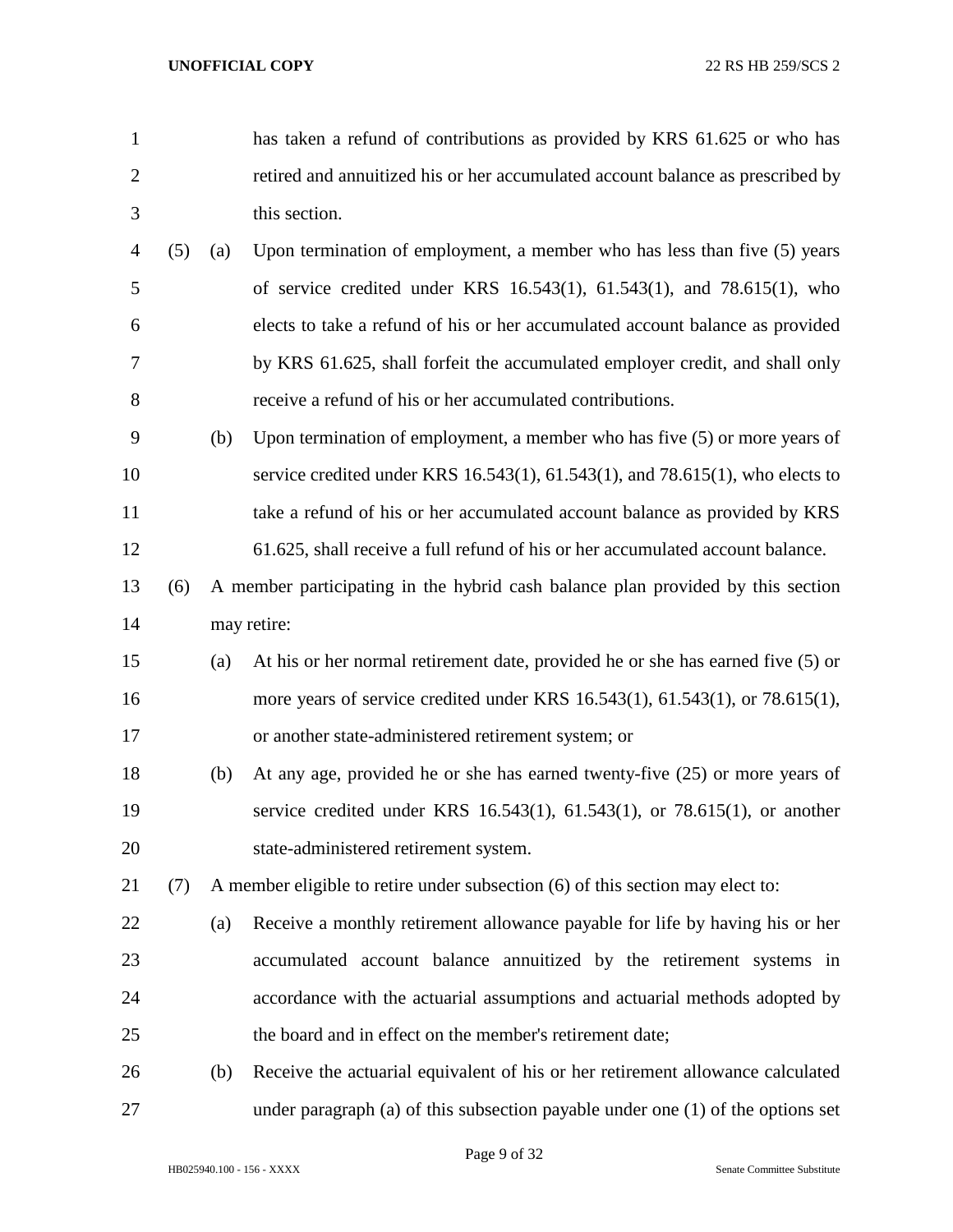| 1              |              | forth in KRS 61.635, except for the option provided by KRS 61.635(11); or                         |
|----------------|--------------|---------------------------------------------------------------------------------------------------|
| $\overline{2}$ |              | (c)<br>Take a refund of his or her account balance as provided by KRS 61.625.                     |
| 3              | (8)          | The provisions of this section shall not apply to members who began participating                 |
| $\overline{4}$ |              | in the Kentucky Employees Retirement System, the County Employees Retirement                      |
| 5              |              | System, or the State Police Retirement System prior to January 1, 2014, except for                |
| 6              |              | those members who make an election pursuant to KRS 61.5955.                                       |
| 7              |              | SECTION 3. A NEW SECTION OF KRS 16.505 TO 16.652 IS CREATED TO                                    |
| 8              |              | <b>READ AS FOLLOWS:</b>                                                                           |
| 9              | $\mathbf{U}$ | Subject to the limitations and requirements provided by this section, the following               |
| 10             |              | shall apply to members of the State Police Retirement System who are eligible for                 |
| 11             |              | benefits from the hybrid cash balance plan established by Section 2 of this Act:                  |
| 12             |              | Within thirty (30) days following the close of each fiscal year ending on or<br>(a)               |
| 13             |              | after June 30, 2023, members participating in the State Police Retirement                         |
| 14             |              | System in the hybrid cash balance plan who have five (5) or more years of                         |
| 15             |              | service credited under KRS $16.543(1)$ , $61.543(1)$ , and $78.615(1)$ , shall                    |
| 16             |              | <u>receive an employer pay credit under subsection <math>(2)(b)2</math>. of Section 2 of this</u> |
| 17             |              | Act equal to an amount determined by multiplying the member's hours of                            |
| 18             |              | accumulated sick leave in excess of four hundred eighty (480) hours as of                         |
| 19             |              | the most recently completed fiscal year by the member's hourly base pay                           |
| 20             |              | determined under Section 1 of this Act, including any annual adjustments                          |
| 21             |              | provided by subsection (6) of Section 1 of this Act. The member's hourly                          |
| 22             |              | base pay shall not include any payments for overtime or any salary                                |
| 23             |              | supplement received from the Law Enforcement Foundation Program                                   |
| 24             |              | established pursuant to KRS 15.410 to 15.510; and                                                 |
| 25             |              | (b)<br><i>Effective July 1, 2023, members with an account in the hybrid cash balance</i>          |
| 26             |              | plan who retire from the State Police Retirement System shall receive an                          |
| 27             |              | employer pay credit under subsection $(2)(b)$ 2. of Section 2 of this Act equal                   |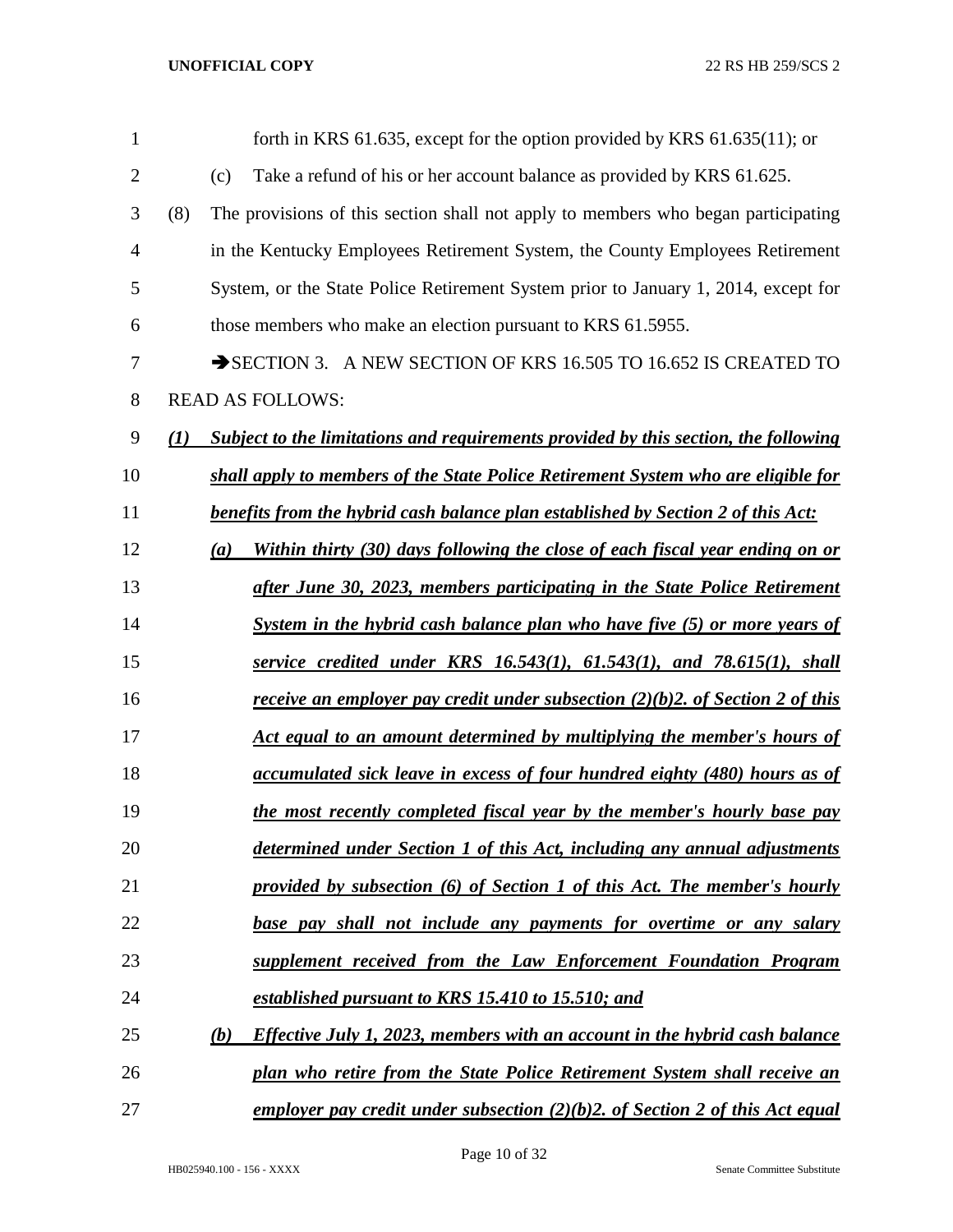| 1              |     | amount determined by multiplying the member's hours of<br>to<br>an                     |
|----------------|-----|----------------------------------------------------------------------------------------|
| $\overline{2}$ |     | <u>accumulated sick leave upon termination of employment by the member's</u>           |
| 3              |     | hourly base pay determined under Section 1 of this Act, including any                  |
| 4              |     | annual adjustments provided by subsection (6) of Section 1 of this Act. The            |
| 5              |     | member's hourly base pay shall not include any payments for overtime or                |
| 6              |     | any salary supplement received from the Law Enforcement Foundation                     |
| 7              |     | <b>Program established pursuant to KRS 15.410 to 15.510.</b>                           |
| 8              | (2) | The Department of Kentucky State Police shall report the information required          |
| 9              |     | by the Kentucky Public Pensions Authority to carry out the provisions of this          |
| 10             |     | section and shall reduce the member's accumulated sick leave by the amount of          |
| 11             |     | sick leave converted to an employer pay credit pursuant to this section.               |
| 12             | (3) | The provisions of subsection $(2)(b)$ . Of Section 2 of this Act and this section are  |
| 13             |     | subject to funding for the benefit in the executive branch budget. In the event        |
| 14             |     | funding for this additional employer credit is not provided in the executive           |
| 15             |     | branch budget, no employer credits for accumulated sick leave shall be provided        |
| 16             |     | during the period the budget is effective.                                             |
| 17             |     | Section 4. KRS 7A.255 is amended to read as follows:                                   |
| 18             | (1) | Notwithstanding KRS 21.345 to 21.580, 61.661, 61.870 to 61.884, or 161.585 to          |
| 19             |     | the contrary, on or before November 15 following the close of each fiscal year, the    |
| 20             |     | state-administered retirement systems shall collectively file a report with the Public |
| 21             |     | Pension Oversight Board that shall include the following information for each          |
| 22             |     | member or recipient of a retirement allowance from any of the state-administered       |
| 23             |     | retirement systems:                                                                    |
| 24             |     | A unique identification number for each member or recipient that is created<br>(a)     |
| 25             |     | solely for purposes of compiling the report provided by this section and which         |
| 26             |     | shall not be the member's Social Security number or personal identification            |
| 27             |     | number issued by the systems. For individual members or recipients with                |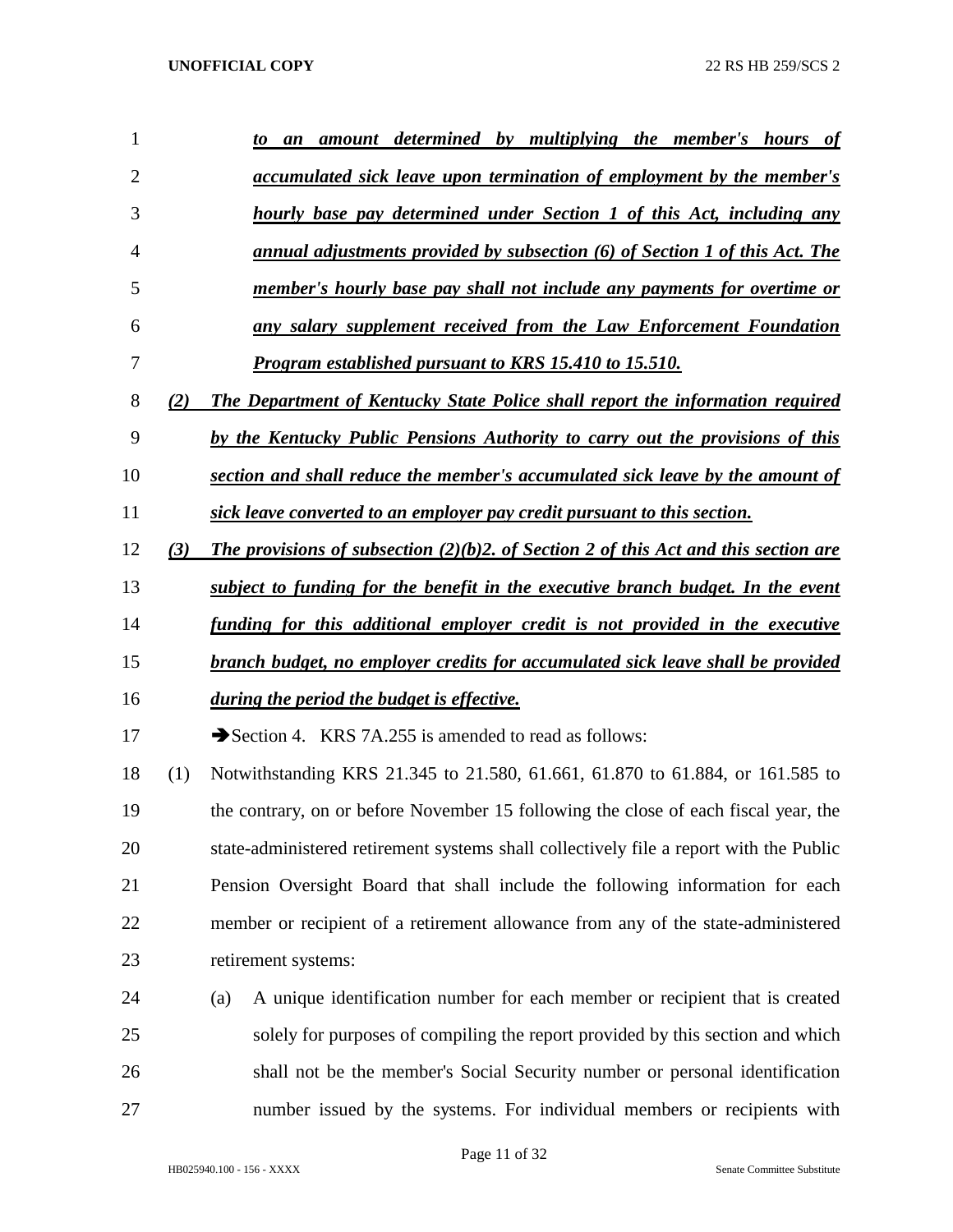- multiple accounts in the state-administered retirement systems, all of the state- administered retirement systems shall use the same unique identification number;
- (b) The system or systems in which the member has an account or from which the retired member is receiving a monthly retirement allowance;
- (c) The status of the member or recipient, including but not limited to whether he or she is a contributing member, a member who is not currently contributing to the systems but has not retired, a retired member, a beneficiary, or a retired member who has returned to work following retirement with an agency participating in the systems;
- (d) If the individual is a retired member or beneficiary, the annualized monthly retirement allowance that he or she was receiving at the end of the most recently completed fiscal year; and
- (e) If the individual is a member who has not yet retired, the estimated annual retirement allowance that he or she is eligible to receive at his or her normal retirement date based upon his or her service credit, final compensation, and accumulated account balance at the end of the most recently completed fiscal 18 year.
- Under no circumstances shall the member's name, address, or Social Security number be included in the information required to be reported to the board by this section, nor shall the unique identification number established by subsection (1) of 22 this section be capable of being linked to a specific member's retirement account with a state-administered retirement system.
- (2) On or before November 15 following the close of each fiscal year, the state- administered retirement systems shall report to the Public Pension Oversight Board the percentage of system assets and managers for which fees and commissions are being reported in accordance with KRS 21.540(4)(m), 61.645(19)(i), and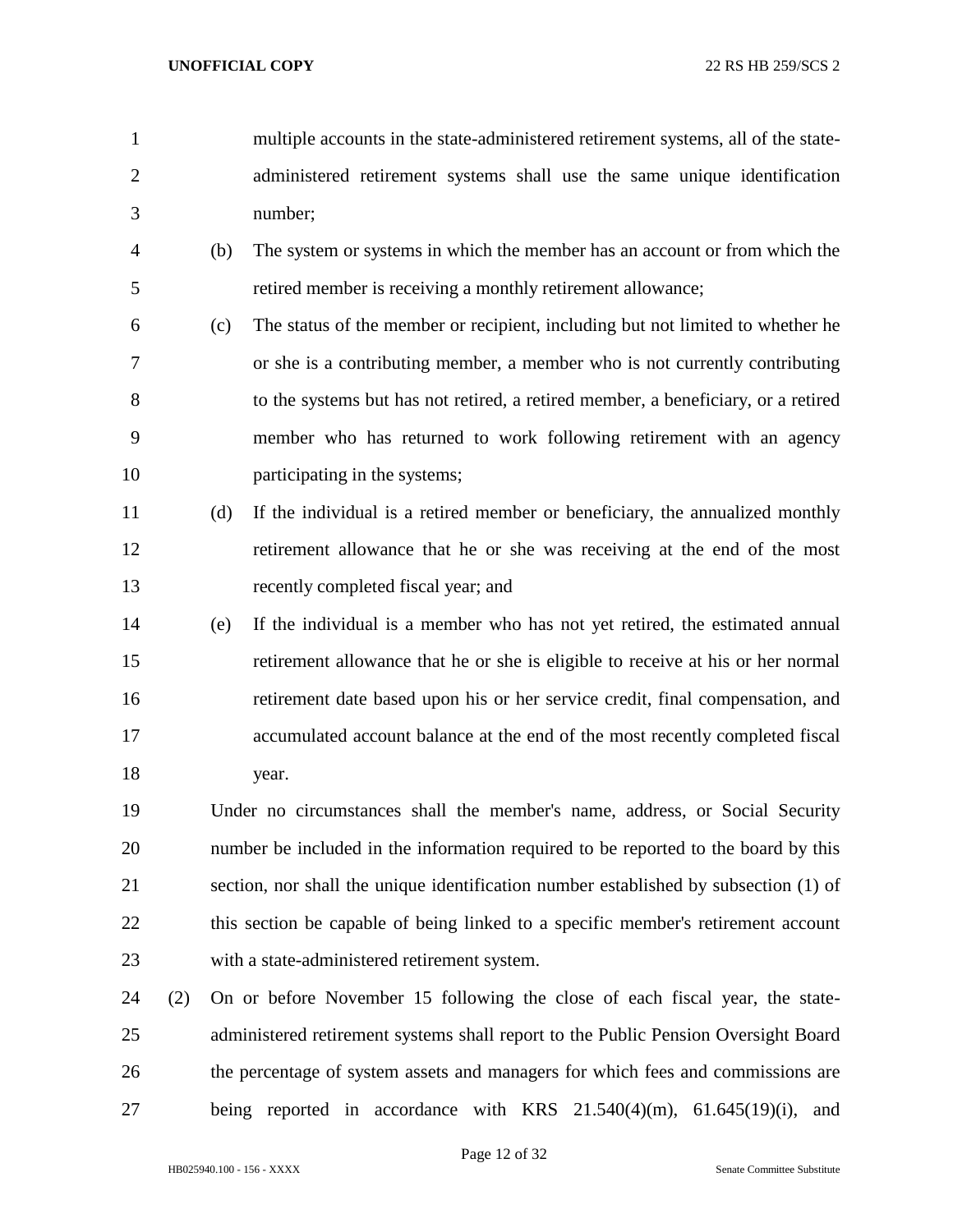161.250(4)(i). This subsection shall apply on a fiscal year basis beginning on or after July 1, 2017.

 (3) On or before November 15, 2017, the state-administered retirement systems shall tender to the Public Pension Oversight Board a copy of their board-adopted investment procurement policy along with certification from the secretary of the Finance and Administration Cabinet that the investment procurement policy meets or does not meet the best practices for investment management procurement. If the board amends its investment procurement policy, it shall tender a copy of its amended investment procurement policy to the Public Pension Oversight Board within sixty (60) days of adoption along with certification from the secretary of the Finance and Administration Cabinet that the policy meets or does not meet the best practices for investment management procurement.

 (4) On or before November 15 following the close of each fiscal year, the Kentucky Public Pensions Authority shall report to the Public *Pension*[Pensions] Oversight Board the number of individuals and total payments to members who become totally and permanently disabled as a direct result of an act in line of duty as defined in KRS 16.505 or become disabled as a result of a duty-related injury as defined in KRS 61.621. The data shall be broken down by system and for recipients who are drawing a benefit from the disablement of a hazardous member, a nonhazardous member who worked in a nonhazardous position that could be certified as a hazardous position based upon KRS 61.592, and a nonhazardous member who worked in a nonhazardous position that could not be certified as a hazardous 23 position based upon KRS 61.592.

*(5) On or before November 15, 2023, and on or before November 15th every fourth* 

- *year thereafter, the Department of State Police and the Kentucky Public Pensions*
- *Authority shall jointly report to the Public Pension Oversight Board on the costs*
- 
- *and effectiveness of the program established by subsection (2)(b)2. of Section 2 of*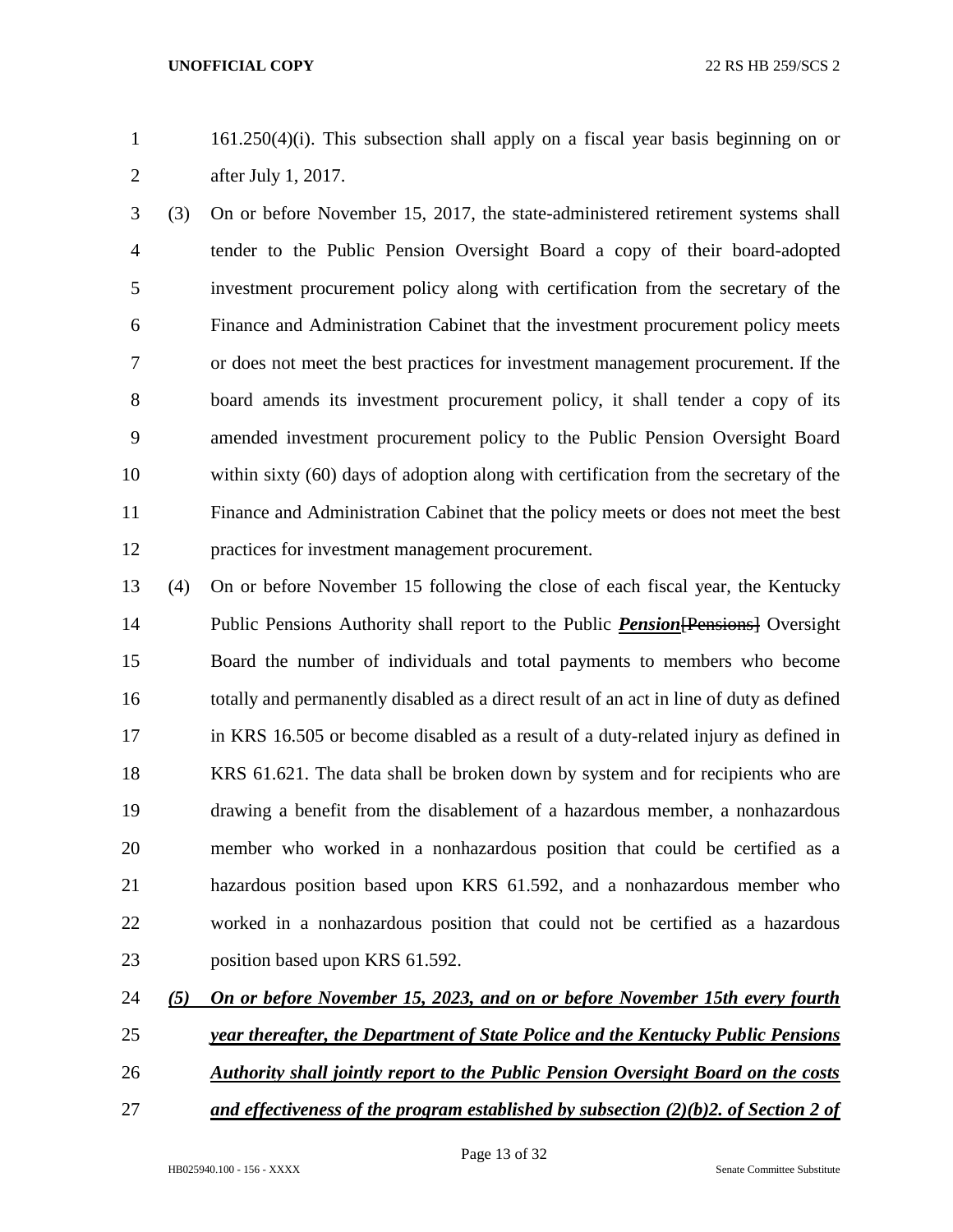# *this Act and Section 3 of this Act.*

2 Section 5. KRS 16.080 is amended to read as follows:

 (1) The commissioner shall promulgate administrative regulations for the enlistment, training, code of ethics, discipline, and conduct of officers of the department and individuals employed as a Trooper R Class or CVE R Class, and the commissioner may promulgate administrative regulations for the governing and operation of the department as appear to him or her reasonably necessary to carry out the provisions of KRS 16.010 to 16.170.

 (2) The commissioner may require any officer, individual employed as a Trooper R Class or CVE R Class, or civilian who receives or disburses public funds in the course of his or her duties to file a bond, conditioned that he or she will honestly, correctly, and according to law, receive, disburse, and account for all public moneys coming into his or her hands. The commissioner, each officer, and each individual employed as a Trooper R Class or CVE R Class, shall execute a bond to the Commonwealth of Kentucky in the sum of not less than two thousand dollars (\$2,000), conditioned upon the faithful discharge of his or her duties. The premium on the bonds shall be paid by the department. The commissioner, each officer of the department, and each individual employed as a Trooper R Class or CVE R Class shall, before entering upon the discharge of their official duties, take the constitutional oath of office.

 (3) Subject to the provisions of KRS 56.440 to 56.550, the commissioner, with the approval of the Governor and the secretary of the Finance and Administration Cabinet, may acquire real estate or interests therein, by purchase, lease, or otherwise, necessary for the purposes of the department, and, with like approval, provide for the acquisition or construction of necessary buildings and other permanent structures and facilities. Title to any real estate acquired shall be taken in the name of the Commonwealth.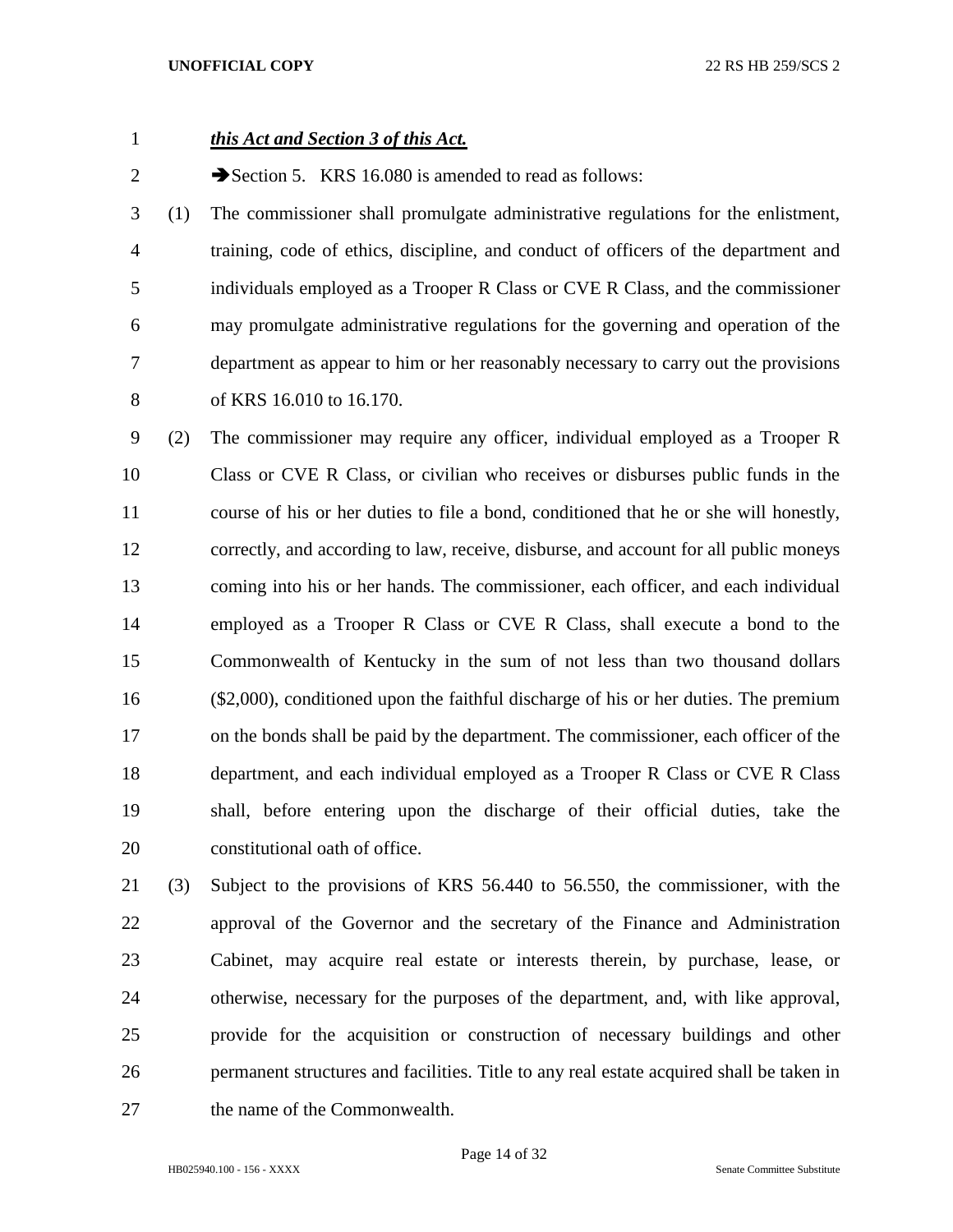| $\mathbf{1}$   | (4)                                                                                |     | Subject to the provisions of Sections 2 and 3 of this Act, the commissioner shall                    |  |  |  |
|----------------|------------------------------------------------------------------------------------|-----|------------------------------------------------------------------------------------------------------|--|--|--|
| $\overline{2}$ |                                                                                    |     | direct the department to reduce sick leave balances of officers subject to the                       |  |  |  |
| 3              | provisions of Sections 2 and 3 of this Act by the amount of sick leave credited to |     |                                                                                                      |  |  |  |
| $\overline{4}$ |                                                                                    |     | the hybrid cash balance plan for State Police Retirement System members under                        |  |  |  |
| 5              |                                                                                    |     | <b>Sections 2 and 3 of this Act.</b>                                                                 |  |  |  |
| 6              |                                                                                    |     | Section 6. KRS 16.565 is amended to read as follows:                                                 |  |  |  |
| 7              |                                                                                    |     | The retirement allowance account shall be the account in which shall be accumulated all              |  |  |  |
| 8              |                                                                                    |     | employer contributions, amounts transferred from the member account, and to which all                |  |  |  |
| 9              |                                                                                    |     | income from the investment assets of the system shall be credited. From this account                 |  |  |  |
| 10             |                                                                                    |     | there shall be paid administrative expenses and in addition all benefits payable under               |  |  |  |
| 11             |                                                                                    |     | KRS 16.510 to 16.652. There shall be transferred from this account to the member                     |  |  |  |
| 12             | account:                                                                           |     |                                                                                                      |  |  |  |
| 13             | (1)                                                                                |     | The employer pay credit added monthly to each member's individual accounts as                        |  |  |  |
| 14             |                                                                                    |     | provided by <i>subsection</i> $(2)(b)$ <i>l. of Section 2 of this Act or annually as provided by</i> |  |  |  |
| 15             |                                                                                    |     | <u>subsection (2)(b)2. of Section 2 of this Act and Section 3 of this Act[KRS 16.583]</u> ;          |  |  |  |
| 16             |                                                                                    | and |                                                                                                      |  |  |  |
| 17             | (2)                                                                                |     | The interest credited annually to each member's individual accounts as provided by                   |  |  |  |
| 18             |                                                                                    |     | KRS 16.505 to 16.652.                                                                                |  |  |  |
| 19             |                                                                                    |     | Section 7. KRS 18A.110 is amended to read as follows:                                                |  |  |  |
| 20             | (1)                                                                                |     | The secretary shall promulgate comprehensive administrative regulations for the                      |  |  |  |
| 21             |                                                                                    |     | classified service governing:                                                                        |  |  |  |
| 22             |                                                                                    | (a) | Applications and examinations;                                                                       |  |  |  |
| 23             |                                                                                    | (b) | Certification and selection of eligibles;                                                            |  |  |  |
| 24             |                                                                                    | (c) | Classification and compensation plans;                                                               |  |  |  |
| 25             |                                                                                    | (d) | Incentive programs;                                                                                  |  |  |  |
| 26             |                                                                                    | (e) | Lay-offs;                                                                                            |  |  |  |
| 27             |                                                                                    | (f) | Registers;                                                                                           |  |  |  |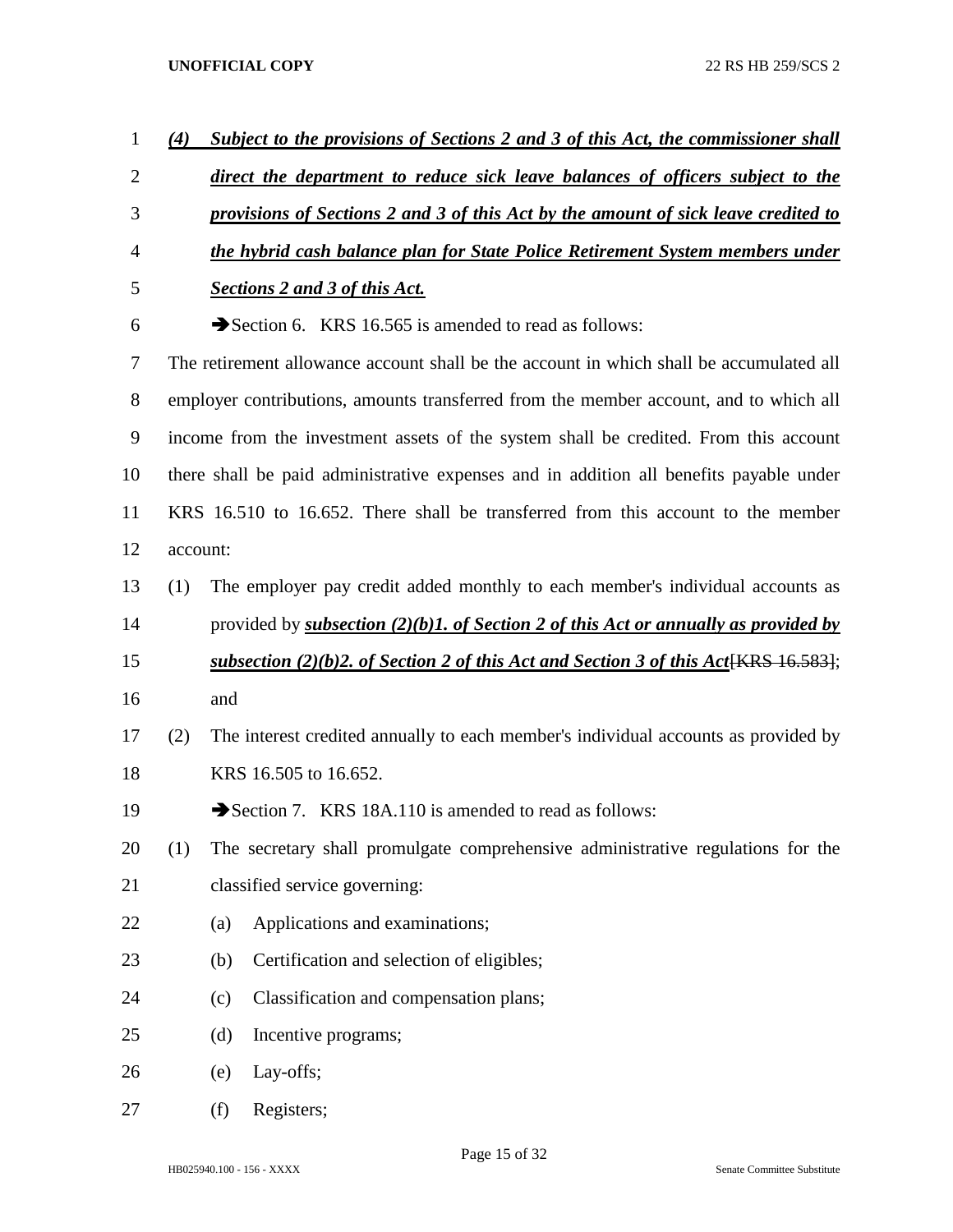- 
- (g) Types of appointments;
- (h) Attendance; hours of work; compensatory time; annual, court, military, sick, voting, living organ donor, and special leaves of absence, provided that the secretary shall not promulgate administrative regulations that would reduce the rate at which employees may accumulate leave time below the rate effective on December 10, 1985; and
- (i) Employee evaluations.
- (2) The secretary shall promulgate comprehensive administrative regulations for the unclassified service.
- (3) (a) Except as provided by KRS 18A.355, the secretary shall not promulgate 11 administrative regulations that would reduce an employee's salary; and
- (b) As provided by KRS 18A.0751(4)(e), the secretary may submit a proposed administrative regulation providing for an initial probationary period in excess of six (6) months to the board for its approval.
- (4) The secretary may promulgate administrative regulations to implement state government's affirmative action plan under KRS 18A.138.
- (5) (a) The administrative regulations shall comply with the provisions of this chapter and KRS Chapter 13A, and shall have the force and effect of law after compliance with the provisions of KRS Chapters 13A and 18A and the procedures adopted thereunder;
- (b) Administrative regulations promulgated by the secretary shall not expand or restrict rights granted to, or duties imposed upon, employees and administrative bodies by the provisions of this chapter; and
- (c) No administrative body other than the Personnel Cabinet shall promulgate administrative regulations governing the subject matters specified in this section.
- (6) Prior to filing an administrative regulation with the Legislative Research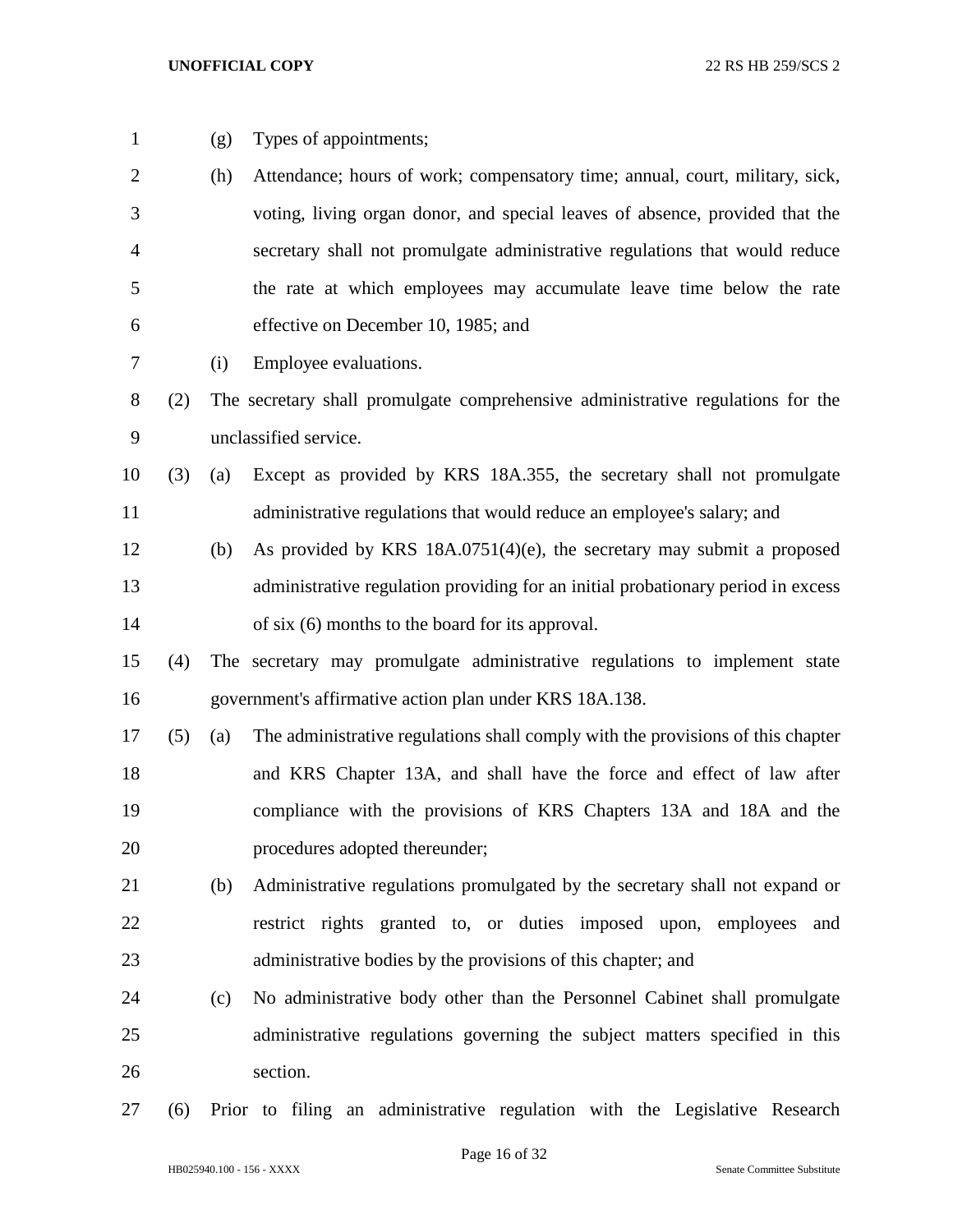- Commission, the secretary shall submit the administrative regulation to the board for review. (a) The board shall review the administrative regulation proposed by the secretary not less than twenty (20) days after its submission to it; (b) Not less than five (5) days after its review, the board shall submit its recommendations in writing to the secretary; (c) The secretary shall review the recommendations of the board and may revise the proposed administrative regulation if he deems it necessary; and (d) After the secretary has completed the review provided for in this section, he may file the proposed administrative regulation with the Legislative Research Commission pursuant to the provisions of KRS Chapter 13A. (7) The administrative regulations shall provide: (a) For the preparation, maintenance, and revision of a position classification plan for all positions in the classified service, based upon similarity of duties performed and responsibilities assumed, so that the same qualifications may reasonably be required for, and the same schedule of pay may be equitably applied to, all positions in the same class. The secretary shall allocate the position of every employee in the classified service to one (1) of the classes in the plan. The secretary shall reallocate existing positions, after consultation with appointing authorities, when it is determined that they are incorrectly allocated, and there has been no substantial change in duties from those in effect when such positions were last classified. The occupant of a position being reallocated shall continue to serve in the reallocated position with no 24 reduction in salary; (b) For a pay plan for all employees in the classified service, after consultation
- with appointing authorities and the state budget director. The plan shall take into account such factors as:
	- HB025940.100 156 XXXX Senate Committee Substitute

Page 17 of 32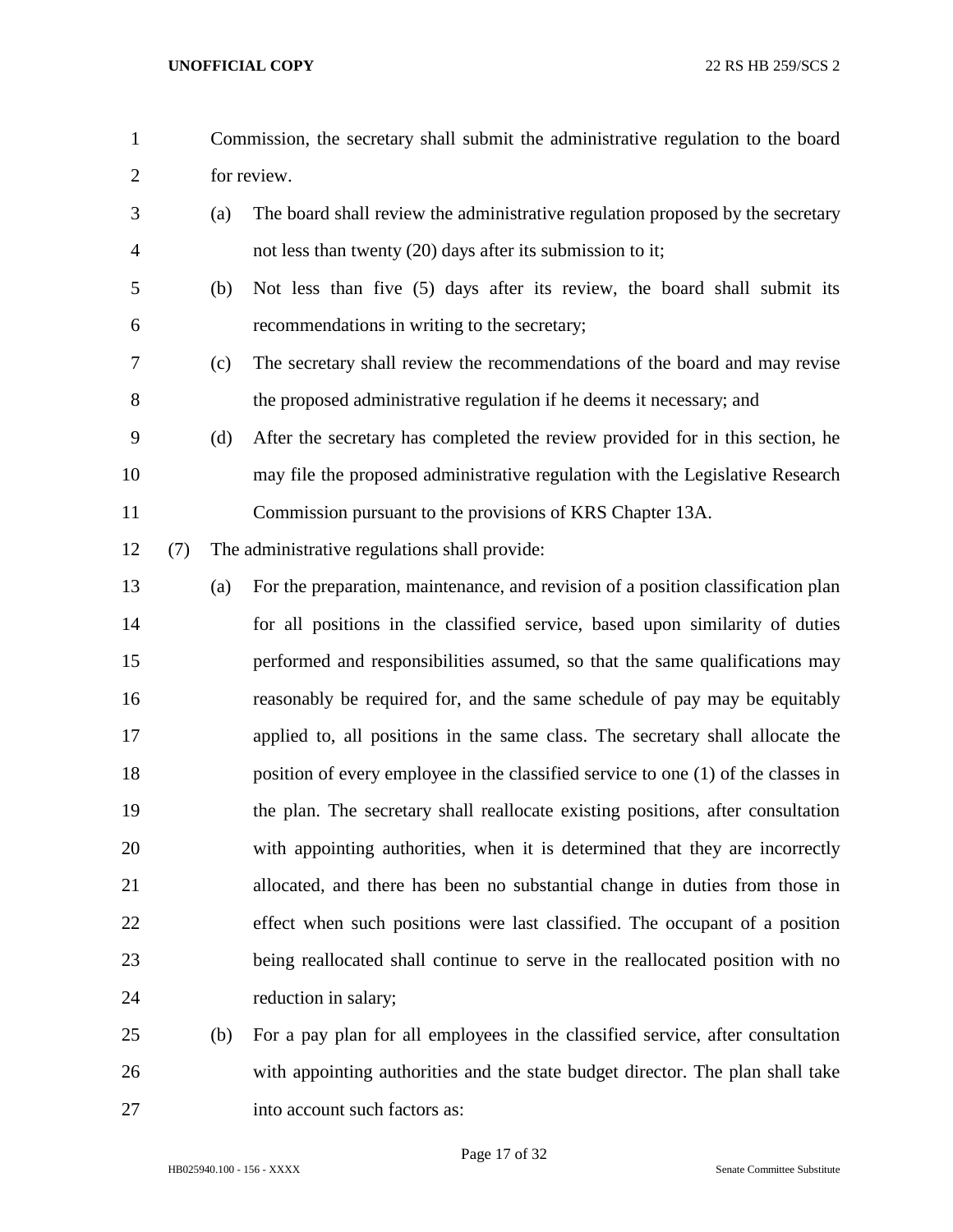- 1. The relative levels of duties and responsibilities of various classes of positions;
- 2. Rates paid for comparable positions elsewhere taking into consideration the effect of seniority on such rates; and
- 3. The state's financial resources.

 Amendments to the pay plan shall be made in the same manner. Each employee shall be paid at one (1) of the rates set forth in the pay plan for the class of position in which he is employed, provided that the full amount of the annual increment provided for by the provisions of KRS 18A.355, and the full amount of an increment due to a promotion, salary adjustment, reclassification, or reallocation, shall be added to an employee's base salary or wages;

- (c) For open competitive examinations to test the relative fitness of applicants for the respective positions. The examinations shall be announced publicly and applications accepted at least ten (10) days prior to certification of a register, and may be advertised through the press, radio, and other media. The secretary shall continue to receive applications and examine candidates on a continuous basis long enough to assure a sufficient number of eligibles to meet the needs of the service. Except as provided by this chapter, he shall add the names of successful candidates to existing eligible lists in accordance with their respective ratings. The secretary shall be free to use any investigation of education and experience and any test of capacity, knowledge, manual skill, character, personal traits, or physical fitness, which in his judgment, serves the need to discover the relative fitness of applicants;
- (d) As provided by this chapter, for the establishment of eligible lists for appointment, upon which lists shall be placed the names of successful candidates in the order of their relative excellence in the respective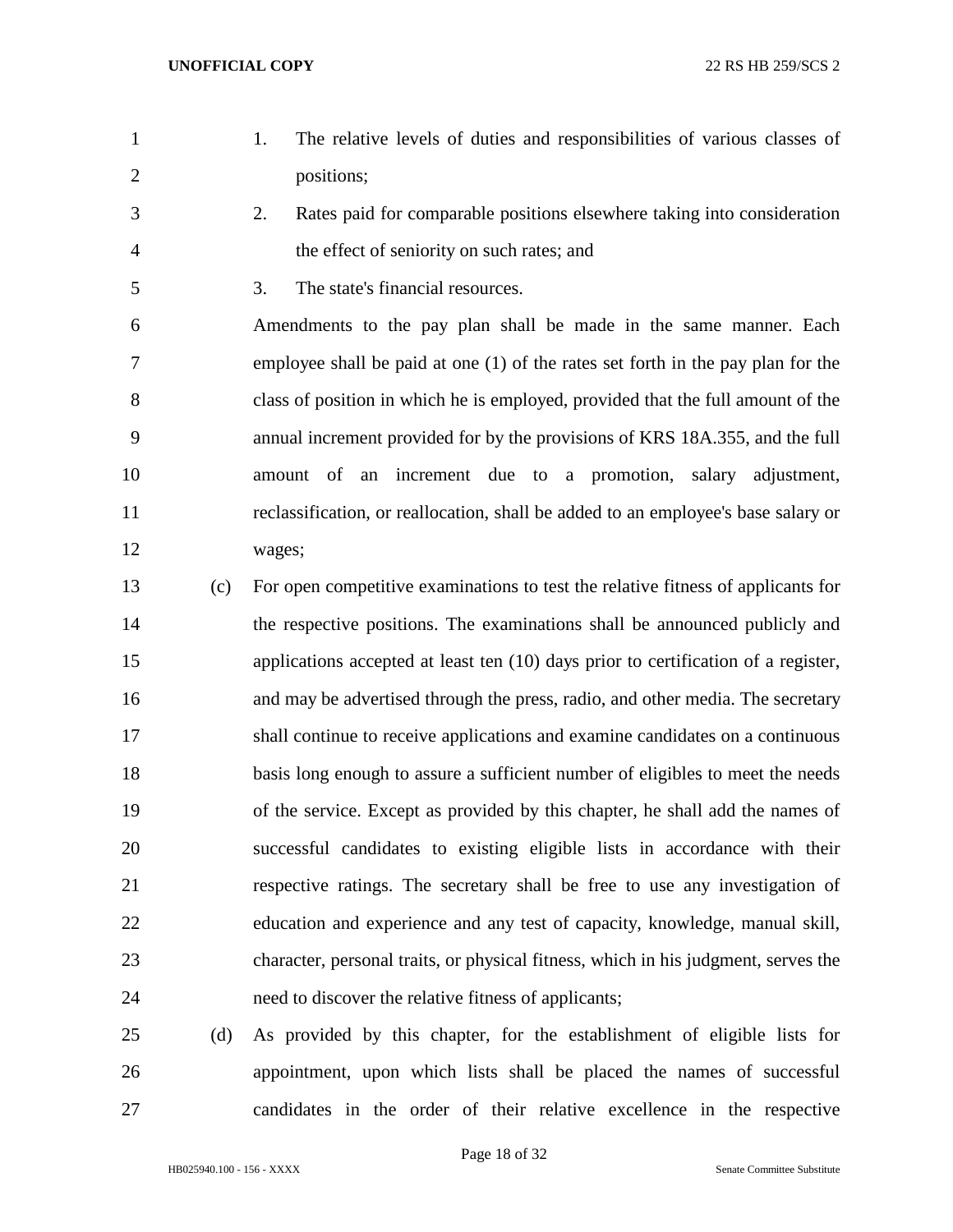examinations. Except as provided by this chapter, an eligible's score shall expire automatically one (1) year from the date of testing, unless the life of the score is extended by action of the secretary for a period not to exceed one (1) additional year. Except for those individuals exercising reemployment rights, all eligibles may be removed from the register when a new examination is established;

- (e) For the rejection of candidates or eligibles who fail to comply with reasonable requirements of the secretary in regard to such factors as age, physical condition, training, and experience, or who have attempted any deception or fraud in connection with an examination;
- (f) Except as provided by this chapter, for the appointment of a person whose score is included in the five (5) highest scores earned on the examination;
- (g) For annual, sick, and special leaves of absence, with or without pay, or reduced pay, after approval by the Governor as provided by KRS 15 18A.155(1)(d);
- (h) For lay-offs, in accordance with the provisions of KRS 18A.113, 18A.1131, and 18A.1132, by reasons of lack of work, abolishment of a position, a material change in duties or organization, or a lack of funds;
- (i) For the development and operation of programs to improve the work effectiveness of employees in the state service, including training, whether in- service or compensated educational leave, safety, health, welfare, counseling, recreation, employee relations, and employee mobility without written examination;
- (j) For a uniform system of annual employee evaluation for classified employees, with status, that shall be considered in determining eligibility for discretionary salary advancements, promotions, and disciplinary actions. The administrative regulations shall: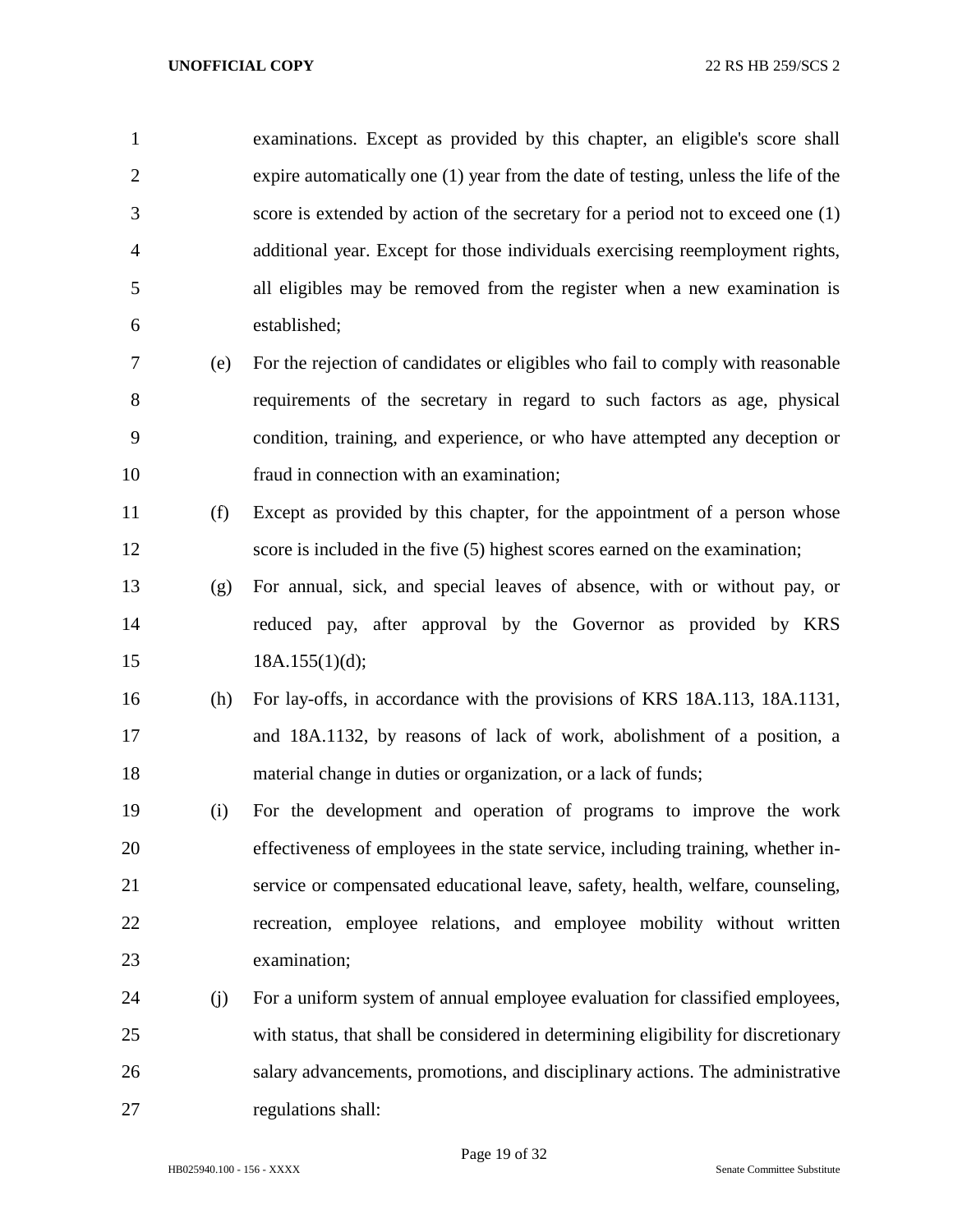| 1              |     |     | 1. | Require the secretary to determine the appropriate number of job               |
|----------------|-----|-----|----|--------------------------------------------------------------------------------|
| $\overline{2}$ |     |     |    | categories to be evaluated and a method for rating each category;              |
| 3              |     |     | 2. | Provide for periodic informal reviews during the evaluation period             |
| $\overline{4}$ |     |     |    | which shall be documented on the evaluation form and pertinent                 |
| 5              |     |     |    | comments by either the employee or supervisor may be included;                 |
| 6              |     |     | 3. | Establish a procedure for internal dispute resolution with respect to the      |
| 7              |     |     |    | final evaluation rating;                                                       |
| 8              |     |     | 4. | Permit a classified employee, with status, who receives either of the two      |
| 9              |     |     |    | (2) lowest possible evaluation ratings to appeal to the Personnel Board        |
| 10             |     |     |    | for review after exhausting the internal dispute resolution procedure.         |
| 11             |     |     |    | The final evaluation shall not include supervisor comments on ratings          |
| 12             |     |     |    | other than the lowest two (2) ratings;                                         |
| 13             |     |     | 5. | Require that an employee who receives the highest possible rating shall        |
| 14             |     |     |    | receive the equivalent of two $(2)$ workdays, not to exceed sixteen $(16)$     |
| 15             |     |     |    | hours, credited to his or her annual leave balance. An employee who            |
| 16             |     |     |    | receives the second highest possible rating shall receive the equivalent       |
| 17             |     |     |    | of one (1) workday, not to exceed eight (8) hours, credited to his or her      |
| 18             |     |     |    | annual leave balance; and                                                      |
| 19             |     |     | 6. | Require that an employee who receives the lowest possible evaluation           |
| 20             |     |     |    | rating shall either be demoted to a position commensurate with the             |
| 21             |     |     |    | employee's skills and abilities or be terminated; and                          |
| 22             |     | (k) |    | For other administrative regulations not inconsistent with this chapter and    |
| 23             |     |     |    | KRS Chapter 13A, as may be proper and necessary for its enforcement.           |
| 24             | (8) |     |    | For any individual hired or elected to office before January 1, 2015, and paid |
| 25             |     |     |    | through the Kentucky Human Resources Information System, the Personnel Cabinet |
| 26             |     |     |    | shall not require payroll payments to be made by direct deposit or require the |
| 27             |     |     |    | individual to use a Web-based program to access his or her salary statement.   |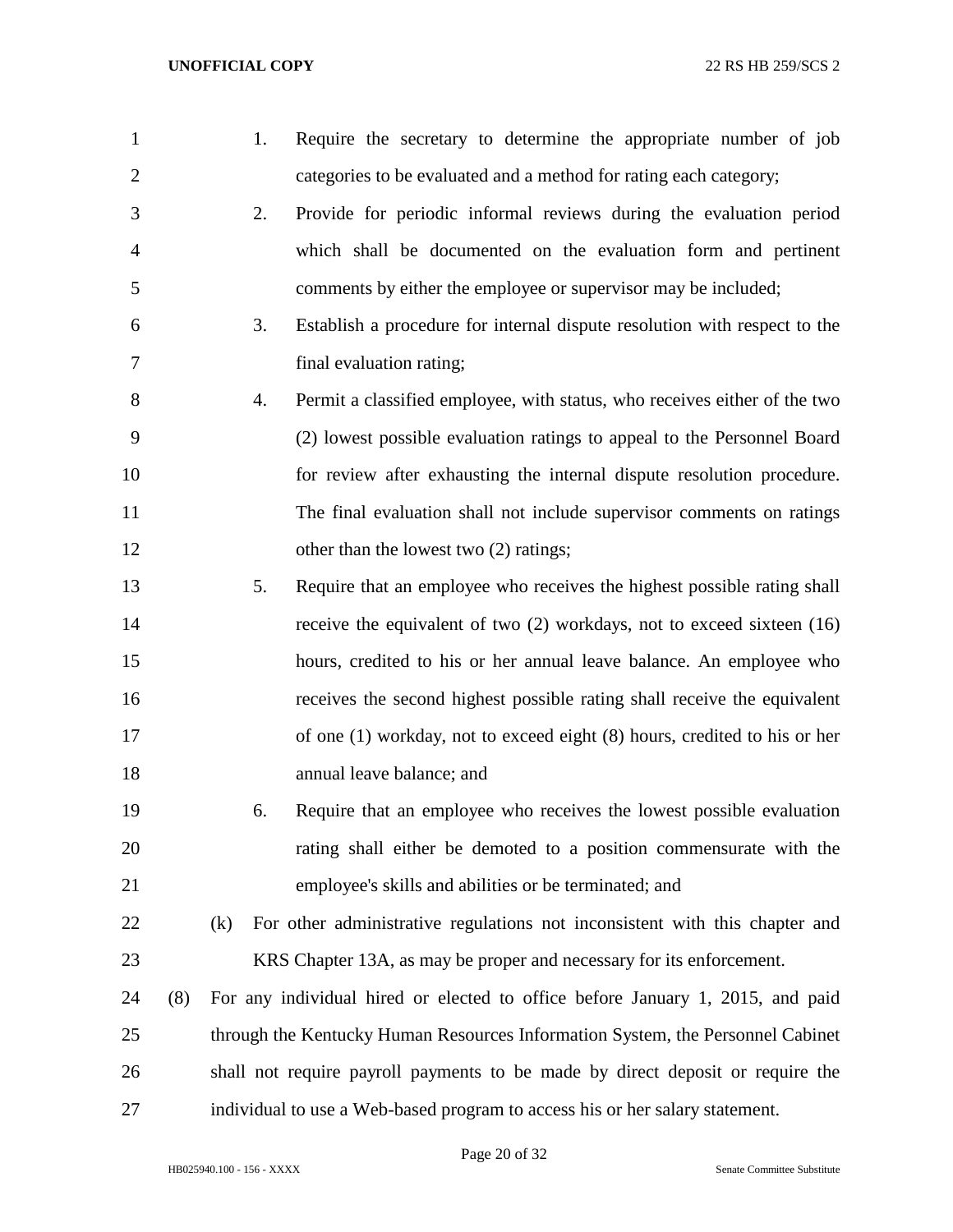(9) To the extent that *Sections 3 and 5 of this Act,* KRS 16.010 to 16.199*,* and 2 administrative regulations promulgated by the commissioner of the Department of Kentucky State Police under authority granted in KRS Chapter 16 conflict with this section or any administrative regulation promulgated by the secretary pursuant to authority granted in this section, the provisions of KRS Chapter 16 shall prevail.

6  $\rightarrow$  Section 8. KRS 61.565 is amended to read as follows:

 (1) (a) Each employer participating in the State Police Retirement System as provided for in KRS 16.505 to 16.652 and the Kentucky Employees Retirement System as provided for in KRS 61.510 to 61.705 shall contribute annually to the respective retirement system an amount determined by the actuarial valuation completed in accordance with KRS 61.670 and as specified by this section. Employer contributions for each respective retirement system shall be equal to the sum of the "normal cost contribution" and the "actuarially **accrued liability contribution.**"

 (b) For purposes of this section, the normal cost contribution shall be computed as a percentage of pay and shall be an annual amount that is sufficient when combined with employee contributions to fund benefits earned during the year in the respective system. The amount shall be:

 1. Paid as a percentage of creditable compensation reported for each employee participating in the system and accruing benefits; and

 2. The same percentage of pay for all employees who are participating in 22 the same retirement system, except that separate percentage rates shall be developed in each system for those employers whose employees are participating in hazardous duty retirement coverage as provided by KRS 61.592.

 (c) For purposes of this section, the actuarially accrued liability contribution for all employers, except for contributions paid by nonhazardous employers in the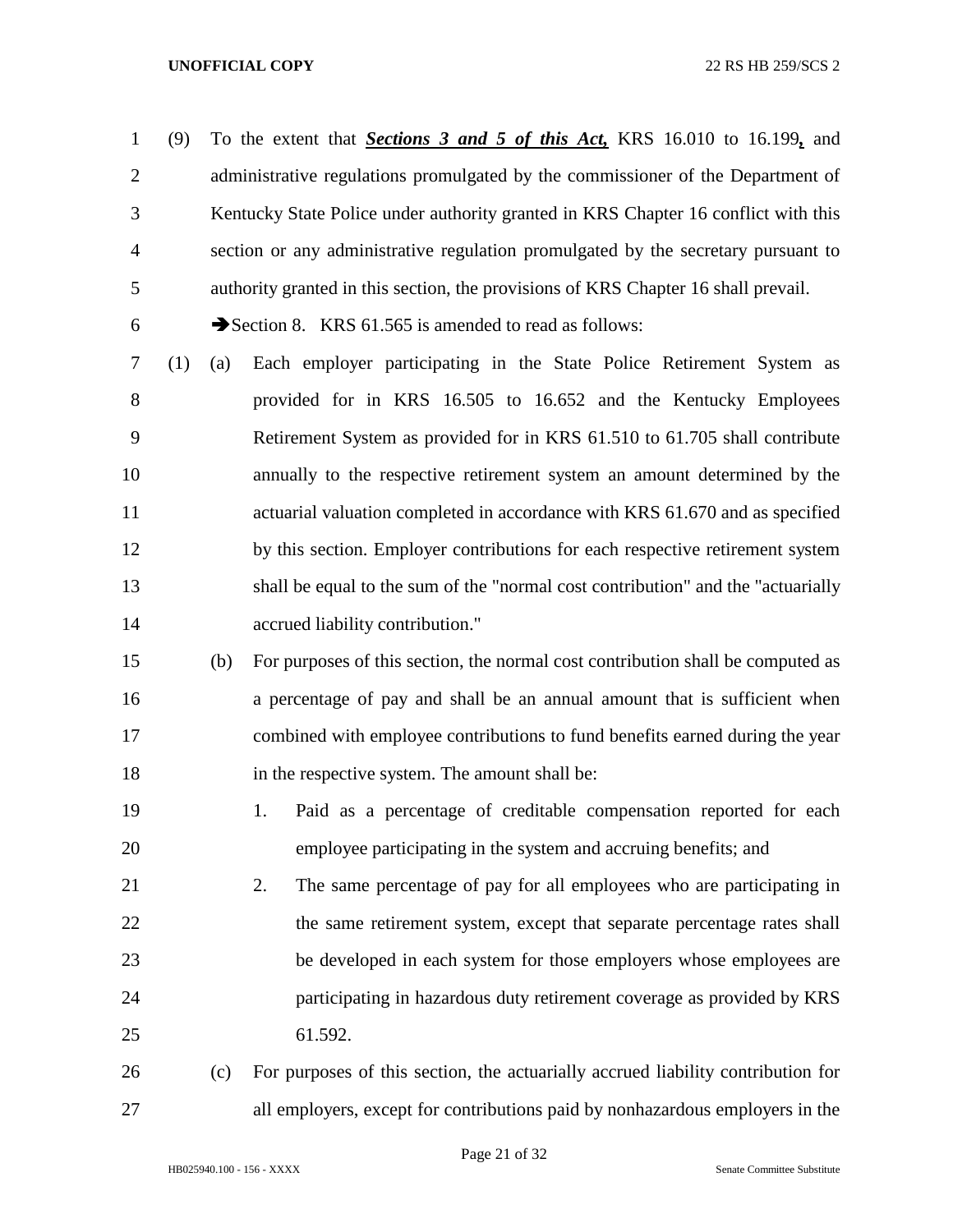| $\mathbf{1}$   |     |    | Kentucky Employees Retirement System on or after July 1, 2021, shall be:     |
|----------------|-----|----|------------------------------------------------------------------------------|
| $\overline{2}$ |     | 1. | Computed by amortizing the total unfunded actuarially accrued liability      |
| 3              |     |    | of each system over a closed period of thirty (30) years beginning with      |
| 4              |     |    | the 2019 actuarial valuation using the level percentage of payroll           |
| 5              |     |    | amortization method, except that any increase or decrease in the             |
| 6              |     |    | unfunded actuarially accrued liability occurring after the completion of     |
| 7              |     |    | the 2019 actuarial valuation shall be amortized over a closed period of      |
| 8              |     |    | twenty (20) years beginning with the actuarial valuation in which the        |
| 9              |     |    | increase or decrease in the unfunded actuarially accrued liability is        |
| 10             |     |    | recognized. An increase or decrease in the unfunded actuarially accrued      |
| 11             |     |    | liability may result from, but not be limited to, legislative changes to     |
| 12             |     |    | benefits, changes in actuarial methods or assumptions, or actuarial gains    |
| 13             |     |    | or losses;                                                                   |
| 14             |     | 2. | Paid as a percentage of payroll on the creditable compensation reported      |
| 15             |     |    | for each employee participating in the system and accruing benefits; and     |
| 16             |     | 3. | The same percentage of pay for all employees who are participating in        |
| 17             |     |    | the same retirement system, except that separate percentage rates shall      |
| 18             |     |    | be developed in each system for those employers whose employees are          |
| 19             |     |    | participating in hazardous duty retirement coverage as provided by KRS       |
| 20             |     |    | 61.592.                                                                      |
| 21             | (d) | 1. | For purposes of this section, the actuarially accrued liability contribution |
| 22             |     |    | for nonhazardous employers in the Kentucky Employees Retirement              |
| 23             |     |    | System on or after July 1, 2021:                                             |
| 24             |     |    | Shall be an annual dollar amount that is sufficient to amortize the<br>a.    |
| 25             |     |    | total unfunded actuarially accrued liability of the system over a            |
| 26             |     |    | closed period of thirty (30) years beginning with the 2019 actuarial         |
| 27             |     |    | valuation using the level percentage of payroll amortization                 |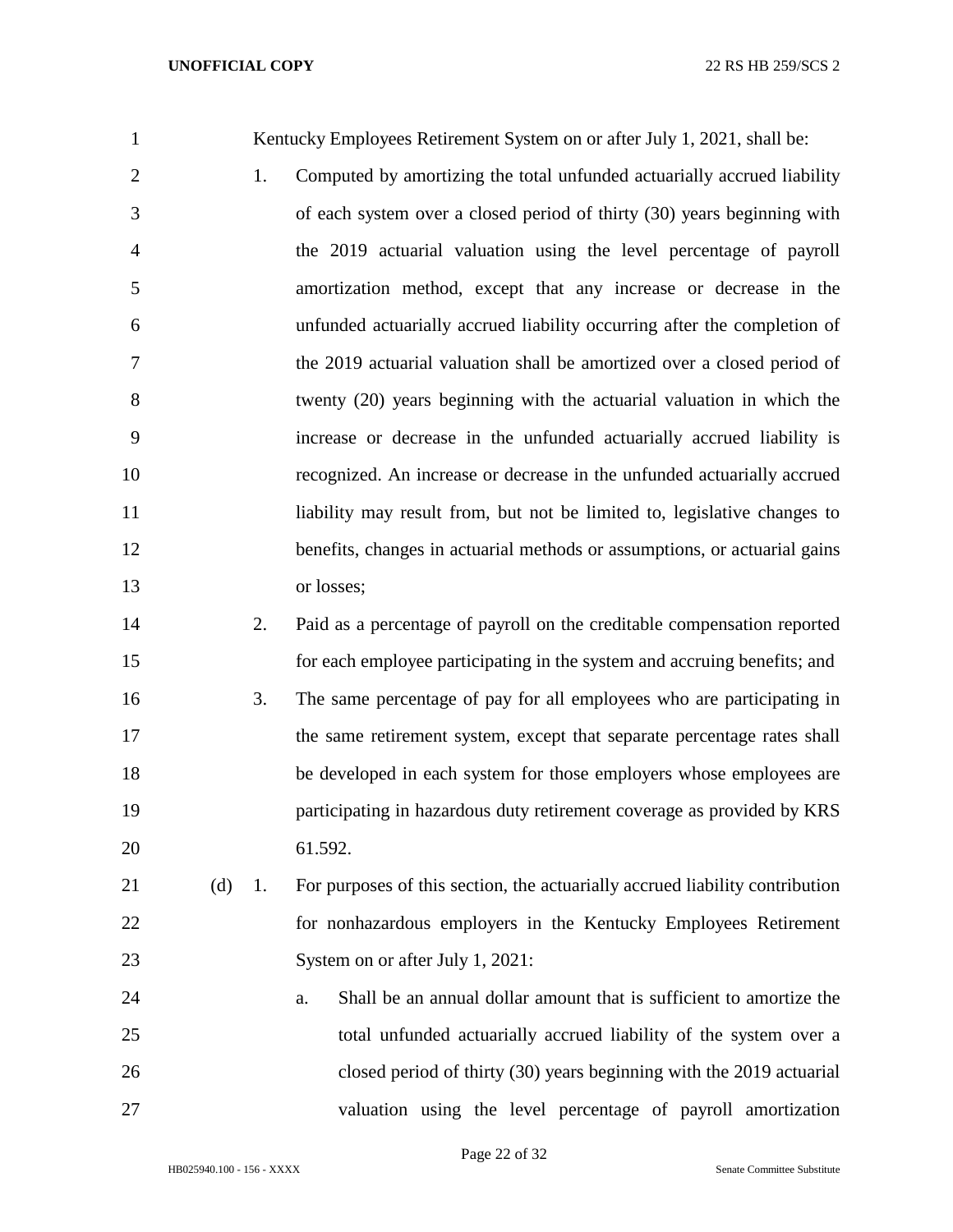| 1              |    | method, except that any increase or decrease in the unfunded          |
|----------------|----|-----------------------------------------------------------------------|
| $\overline{2}$ |    | actuarially accrued liability occurring after the completion of the   |
| 3              |    | 2019 actuarial valuation shall be amortized over a closed period of   |
| $\overline{4}$ |    | twenty (20) years beginning with the actuarial valuation in which     |
| 5              |    | the increase or decrease in the unfunded actuarially accrued          |
| 6              |    | liability is recognized. An increase or decrease in the unfunded      |
| 7              |    | actuarially accrued liability may result from but not be limited to   |
| 8              |    | legislative changes to benefits, changes in actuarial methods or      |
| 9              |    | assumptions, or actuarial gains or losses;                            |
| 10             | b. | Shall be prorated to each individual nonhazardous employer in the     |
| 11             |    | Kentucky Employees Retirement System by multiplying the annual        |
| 12             |    | dollar amount of the actuarially accrued liability contribution for   |
| 13             |    | the system as determined by subdivision a. of this subparagraph by    |
| 14             |    | the individual employer's percentage of the system's total            |
| 15             |    | actuarially accrued liability as of the June 30, 2019, actuarial      |
| 16             |    | valuation which shall be determined solely by the system's            |
| 17             |    | consulting actuary and assigned to each employer based upon the       |
| 18             |    | last participating employer of the member or retiree as of June 30,   |
| 19             |    | 2019. The individual employer's percentage of the system's total      |
| 20             |    | actuarially accrued liability as of the June 30, 2019, actuarial      |
| 21             |    | valuation shall be used to determine the individual employer's        |
| 22             |    | prorated dollar amount of the system's actuarially accrued liability  |
| 23             |    | contribution in all future fiscal years of the amortization period or |
| 24             |    | periods, except that the employer's percentage shall be adjusted to   |
| 25             |    | reflect any employer who voluntarily or involuntarily ceases          |
| 26             |    | participation as provided by KRS 61.522 and except as provided        |
| 27             |    | by subparagraphs 4. and 5. of this paragraph. For purposes of this    |

Page 23 of 32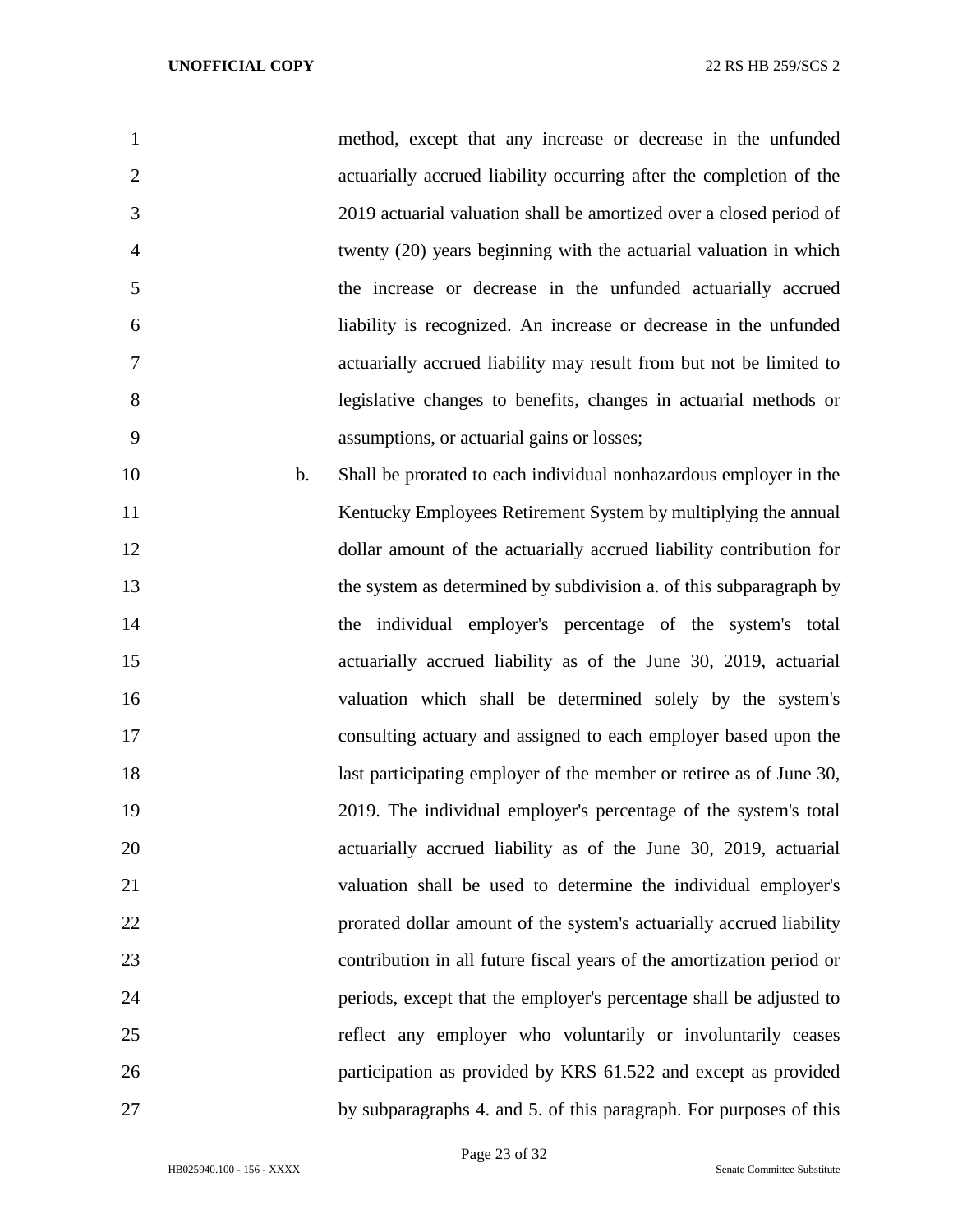| 1              |                | subdivision, all executive branch departments, program cabinets      |
|----------------|----------------|----------------------------------------------------------------------|
| $\overline{2}$ |                | and their respective departments, and administrative bodies          |
| 3              |                | enumerated in KRS 12.020, and any other executive branch             |
| 4              |                | agencies administratively attached to a department, program          |
| 5              |                | cabinet, or administrative body enumerated in KRS 12.020, shall      |
| 6              |                | be considered a single individual employer and only one (1) value    |
| 7              |                | shall be computed for these executive branch employers. For          |
| 8              |                | purposes of this subdivision, all employers of the legislative       |
| 9              |                | branch, including the Legislative Research Commission and the        |
| 10             |                | General Assembly that covers legislators and staff who participate   |
| 11             |                | the Kentucky Employees Retirement System, shall be<br>in             |
| 12             |                | considered a single individual employer and only one (1) value       |
| 13             |                | shall be computed for these employers. For purposes of this          |
| 14             |                | subdivision, all employers of the judicial branch, including the     |
| 15             |                | Administrative Office of the Courts, the Judicial Form Retirement    |
| 16             |                | System, and all master commissioners, shall be considered a single   |
| 17             |                | individual employer and only one (1) value shall be computed for     |
| 18             |                | these employers;                                                     |
| 19             | $\mathbf{c}$ . | Shall be payable by an individual employer in equal monthly dollar   |
| 20             |                | installments during the fiscal year in accordance with the reporting |
| 21             |                | requirements specified by KRS 61.675 so that the individual          |
| 22             |                | employer pays its full prorated dollar amount of the actuarially     |
| 23             |                | accrued liability contribution as determined by subdivision b. of    |
| 24             |                | this subparagraph; and                                               |

 d. Notwithstanding subdivision b. of this subparagraph for those individual participating employers who are local and district health departments governed by KRS Chapter 212, community mental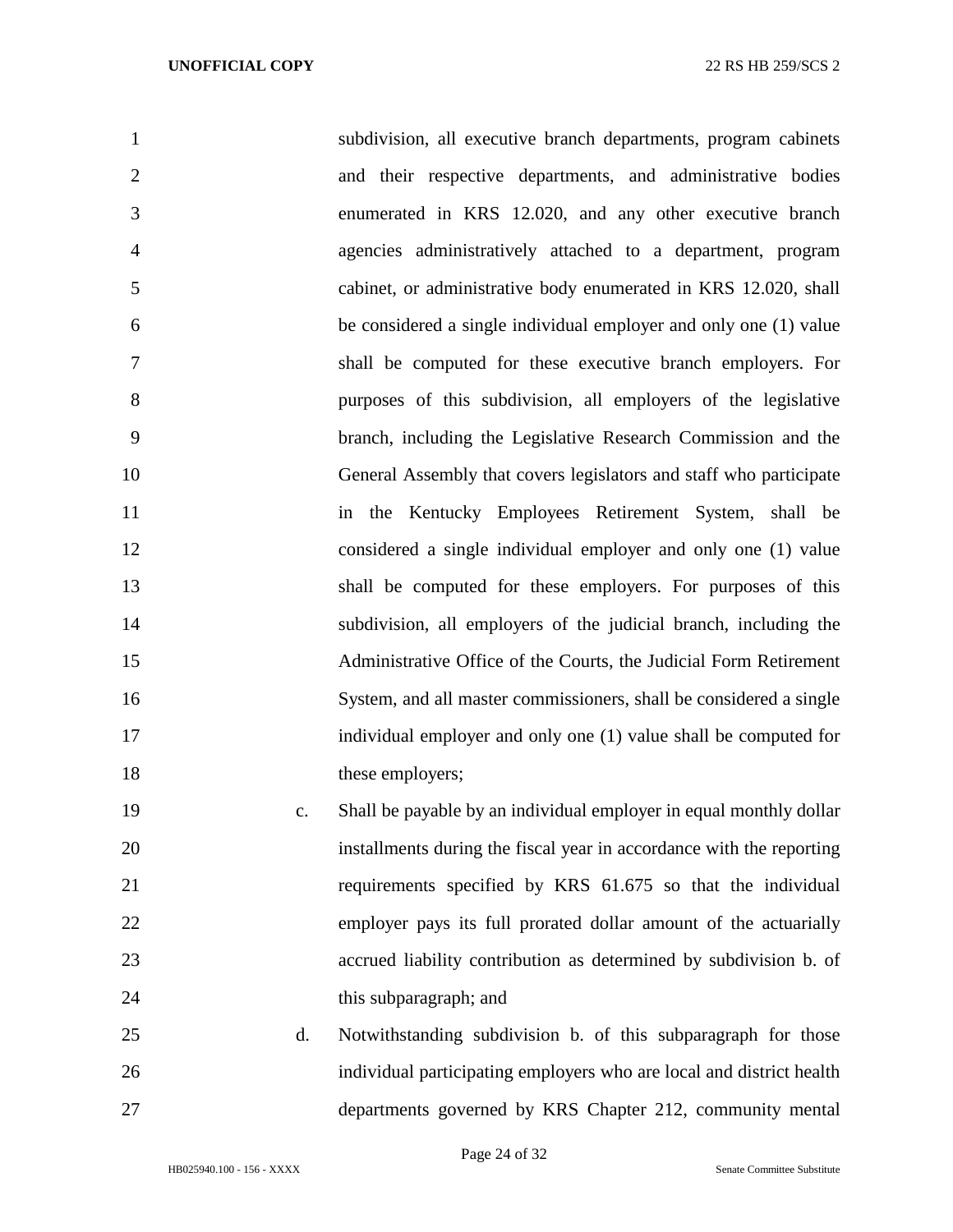| $\mathbf{1}$   |    | health centers, and employers whose employees are not subject to           |
|----------------|----|----------------------------------------------------------------------------|
| $\overline{2}$ |    | KRS 18A.005 to 18A.200, who received or were eligible to                   |
| 3              |    | receive a distribution of general fund appropriations in the 2018-         |
| $\overline{4}$ |    | 2020 biennial executive branch budget to assist in paying                  |
| 5              |    | retirement costs under 2018 Ky. Acts ch. 169, Part I, G., 4., (5);         |
| 6              |    | 2018 Ky. Acts ch. 169, Part I, G., 5., (2); or 2018 Ky. Acts ch. 169,      |
| 7              |    | Part I, G., 9., (2), shall not, once the initial dollar amounts are        |
| 8              |    | established in accordance with this paragraph, be adjusted in terms        |
| 9              |    | of dollars paid by the individual employer, except that adjustments        |
| 10             |    | shall be made by the system upon completion of an actuarial                |
| 11             |    | investigation as provided by KRS 61.670, so long as at least four          |
| 12             |    | (4) years have passed since the last adjustment to the actuarially         |
| 13             |    | accrued liability contribution for these employers. The provisions         |
| 14             |    | of this subdivision shall not be interpreted to mean that employers        |
| 15             |    | described by this subdivision may continue paying the dollar value         |
| 16             |    | of contributions or employer contribution rates established or paid        |
| 17             |    | by the employer in budget periods occurring prior to July 1, 2021.         |
| 18             | 2. | Individual employers, solely for purposes of collecting employer           |
| 19             |    | contributions from various fund sources during the fiscal year, may        |
| 20             |    | convert the actuarially accrued liability contribution established by this |
| 21             |    | paragraph to a percentage of pay and may adjust the percent of pay         |
| 22             |    | during the fiscal year in order to pay the required dollar value of        |
| 23             |    | actuarially accrued liability contribution required by this paragraph. No  |
| 24             |    | provision of this subparagraph shall be construed to reduce an individual  |
| 25             |    | employer's actuarially accrued liability contribution as otherwise         |
| 26             |    | provided by this paragraph.                                                |

3. The provisions of this paragraph shall not apply to those employers who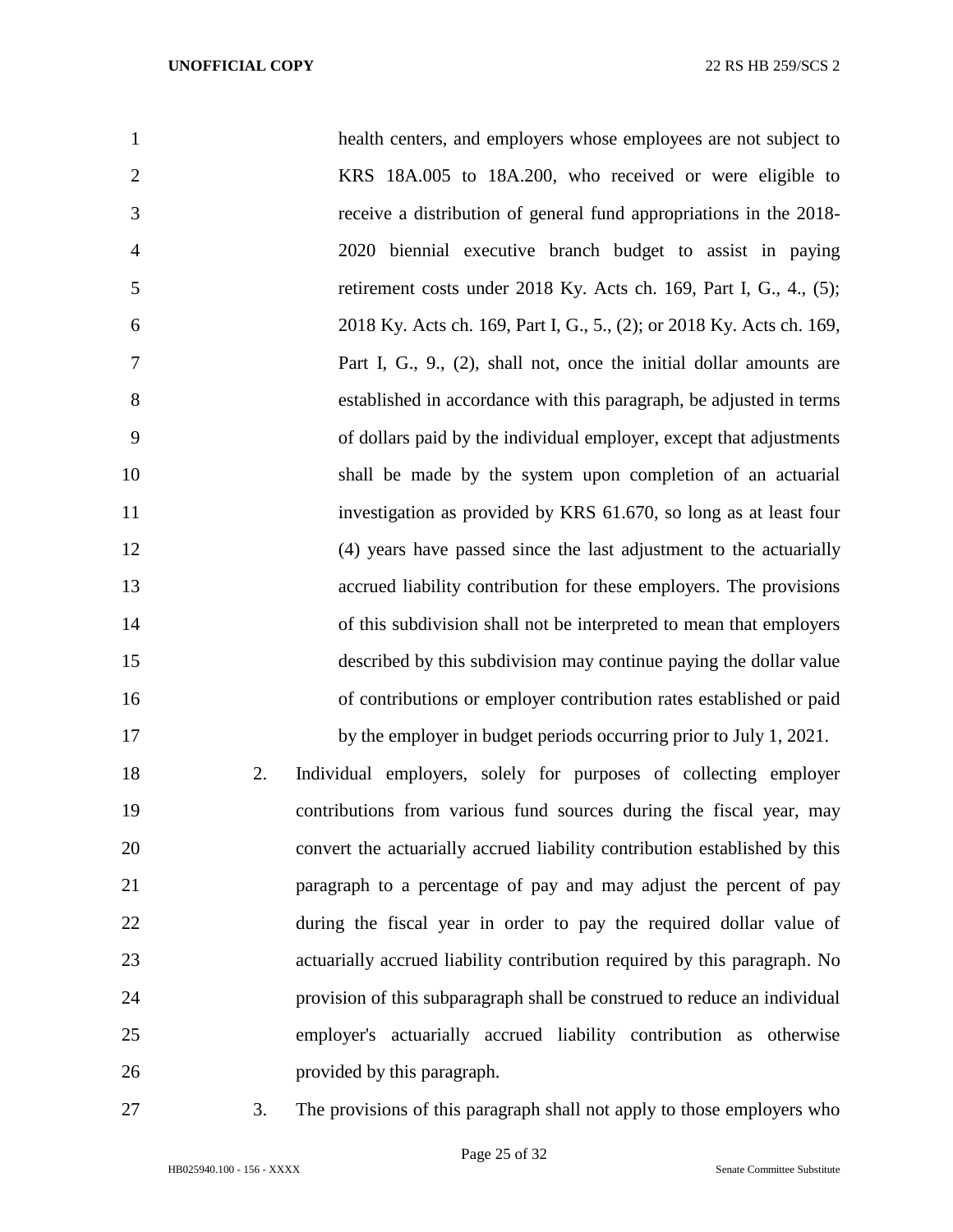cease participation as provided by KRS 61.522.

- 4. In the event an individual Kentucky Employees Retirement System nonhazardous employer who is required to pay an actuarially accrued liability contribution as provided by this paragraph and as calculated from the 2019 actuarial valuation or subsequent valuations, merges with another employer or entity, forms a new or separate employer or entity, or splits or separates operations into multiple employers or entities, the system shall, except for those employers or entities who pay the costs to cease participation as provided by KRS 61.522, have full authority to assign a portion or all of the total actuarially accrued liability contribution to the merged, new, split, or separate employers or entities, regardless of whether or not the merged, new, split, or separate employers or entities participate in the system. In the case of a district health department established pursuant to KRS Chapter 212, which ceases to operate or which has a county or counties that withdraw from the district health department, the systems shall assign the total actuarially accrued liability contribution based upon the proportion of taxable property of each county as certified by the Department for Public Health in the Cabinet for Health and Family Services in accordance with KRS 212.132. The system shall establish by administrative regulations the process of assigning actuarially accrued liability contributions as authorized by this subparagraph.
- 5. a. An employer who is not in the executive, legislative, or judicial branch of Kentucky state government as enumerated in subparagraph 1.b. of this paragraph may on or before July 1, 2021, appeal to the board regarding any current or former employees or retirees the employer believes should not be used to determine the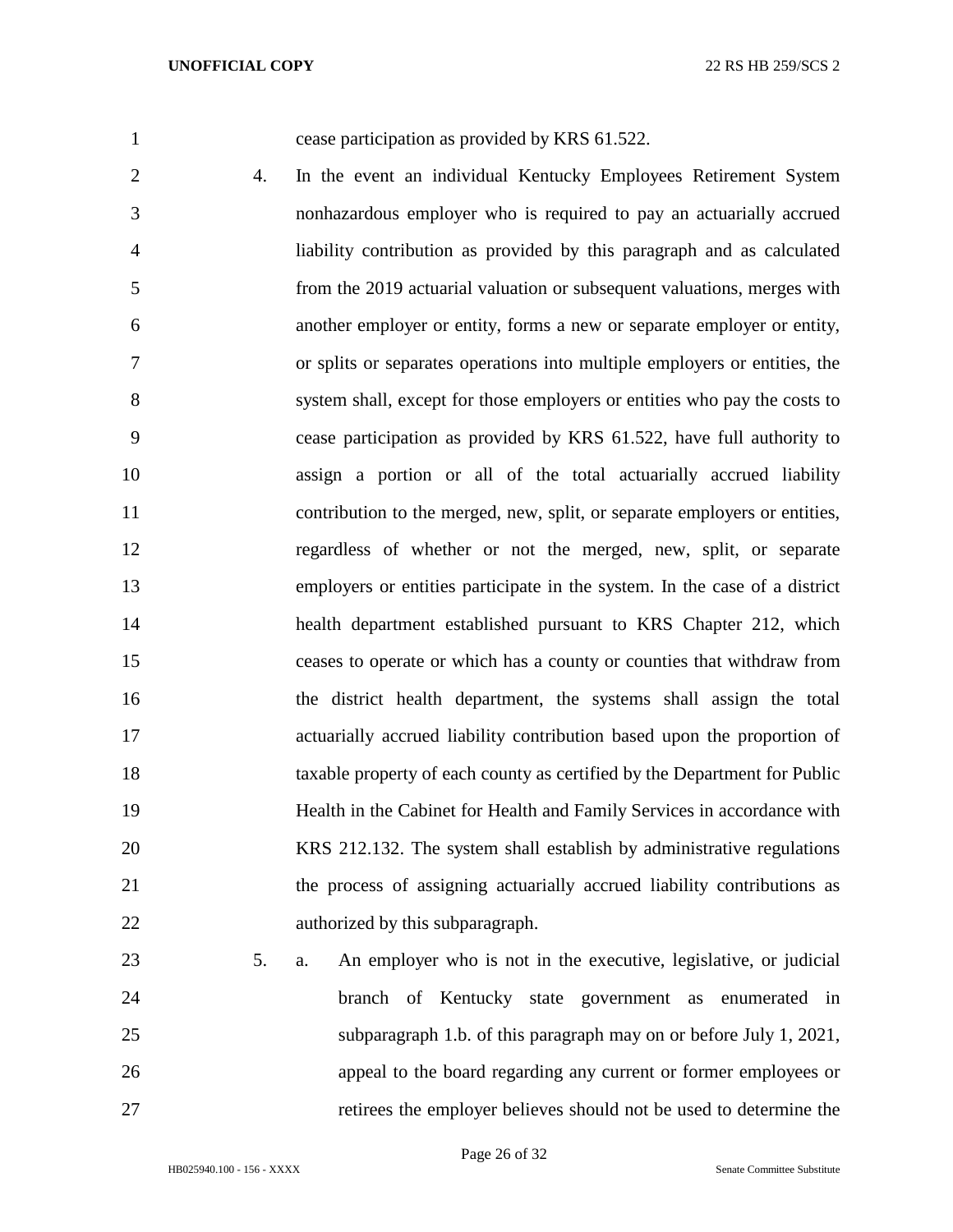| $\mathbf{1}$   |    | employer's percentage of the system's total actuarially accrued          |
|----------------|----|--------------------------------------------------------------------------|
| $\overline{2}$ |    | liability. The only appeals that shall be submitted by the employer      |
| 3              |    | or considered by the board shall be potential errors where the last      |
| $\overline{4}$ |    | participating employer is in dispute, situations where employees of      |
| 5              |    | the employer were hired through a contract between the executive         |
| 6              |    | branch and the employer for the employee to provide services to          |
| 7              |    | the executive branch, or situations where a community mental             |
| 8              |    | health center was contracted to provide services at a facility           |
| 9              |    | previously operated by the executive branch. The employer shall          |
| 10             |    | submit the information required by the board to verify potential         |
| 11             |    | errors or contract employees with employers.                             |
| 12             | b. | The board shall review and issue a final determination regarding         |
| 13             |    | any appeals by December 31, 2021. In situations where the board          |
| 14             |    | determines the last participating employer was incorrect and             |
| 15             |    | should be assigned to another employer, the system shall, effective      |
| 16             |    | for employer contributions payable on or after July 1, 2022, assign      |
| 17             |    | the cost to the executive branch until such time ownership of the        |
| 18             |    | liability can be determined and assigned to the correct employer. In     |
| 19             |    | situations where the board determines certain employees of               |
| 20             |    | employers were hired through a contract between the executive            |
| 21             |    | branch and the employer for an employee or employees to provide          |
| 22             |    | services to the executive branch, those liabilities shall, effective for |
| 23             |    | employer contributions payable on or after July 1, 2022, be              |
| 24             |    | assigned to the executive branch. In situations where the board          |
|                |    |                                                                          |

 determines the community mental health center was contracted to provide services at a facility previously operated by the executive branch, the liabilities for employees providing services at that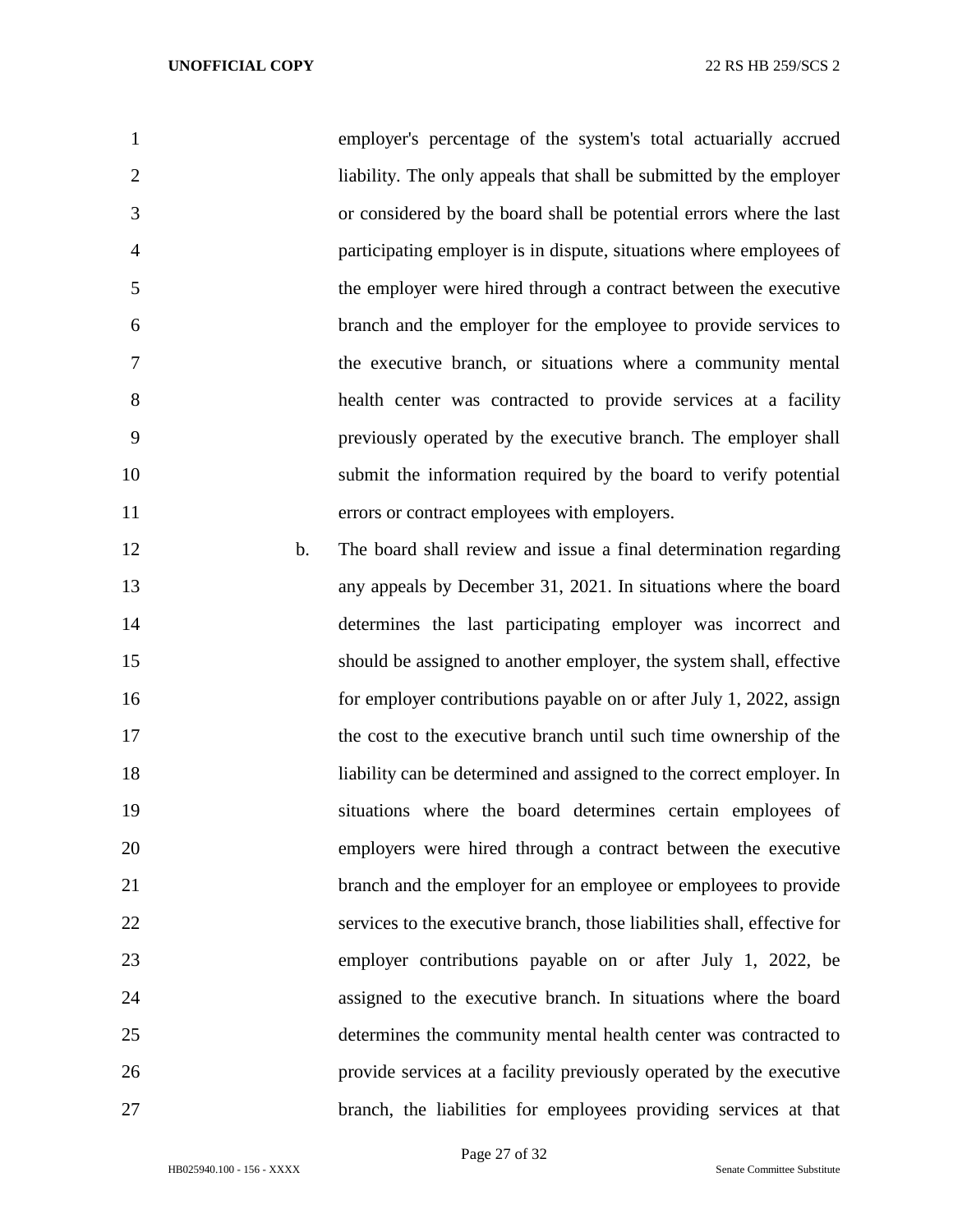| $\mathbf{1}$   |     |     | facility shall be assigned to the executive branch.                               |
|----------------|-----|-----|-----------------------------------------------------------------------------------|
| $\overline{2}$ |     |     | No appeal shall be submitted by the employer or considered by the<br>c.           |
| 3              |     |     | board regarding the assumptions or methodology used by the                        |
| $\overline{4}$ |     |     | actuary to determine a particular employer's percentage of the                    |
| 5              |     |     | system's total actuarially accrued liability or the use of the last               |
| 6              |     |     | participating employer to assign liabilities to an employer, except               |
| 7              |     |     | as otherwise provided by this subparagraph.                                       |
| 8              |     |     | The board shall within thirty (30) days following the final<br>d.                 |
| 9              |     |     | determinations submit to the Public Pension Oversight Board the                   |
| 10             |     |     | list of appeals that were approved, the number of employees                       |
| 11             |     |     | involved, and any costs that will be transferred to the executive                 |
| 12             |     |     | branch effective July 1, 2022.                                                    |
| 13             |     | (e) | The employer contributions computed under this section shall be determined        |
| 14             |     |     | using:                                                                            |
| 15             |     |     | The entry age normal cost funding method;<br>1.                                   |
| 16             |     |     | 2.<br>An asset smoothing method that smooths investment gains and losses          |
| 17             |     |     | over a five (5) year period; and                                                  |
| 18             |     |     | 3.<br>Other funding methods and assumptions established by the board in           |
| 19             |     |     | accordance with KRS 61.670.                                                       |
| 20             | (2) | (a) | Except as limited by subsection $(1)(d)1.d.$ of this section as it relates to the |
| 21             |     |     | Kentucky Employees Retirement System, normal cost contribution rates and          |
| 22             |     |     | the actuarially accrued liability contribution shall be determined by the board   |
| 23             |     |     | on the basis of the annual actuarial valuation last preceding the July 1 of a new |
| 24             |     |     | biennium.                                                                         |
| 25             |     | (b) | The board shall not have the authority to amend contribution rates as of July 1   |
| 26             |     |     | of the second year of the biennium for the Kentucky Employees Retirement          |
| 27             |     |     | System and the State Police Retirement System.                                    |

Page 28 of 32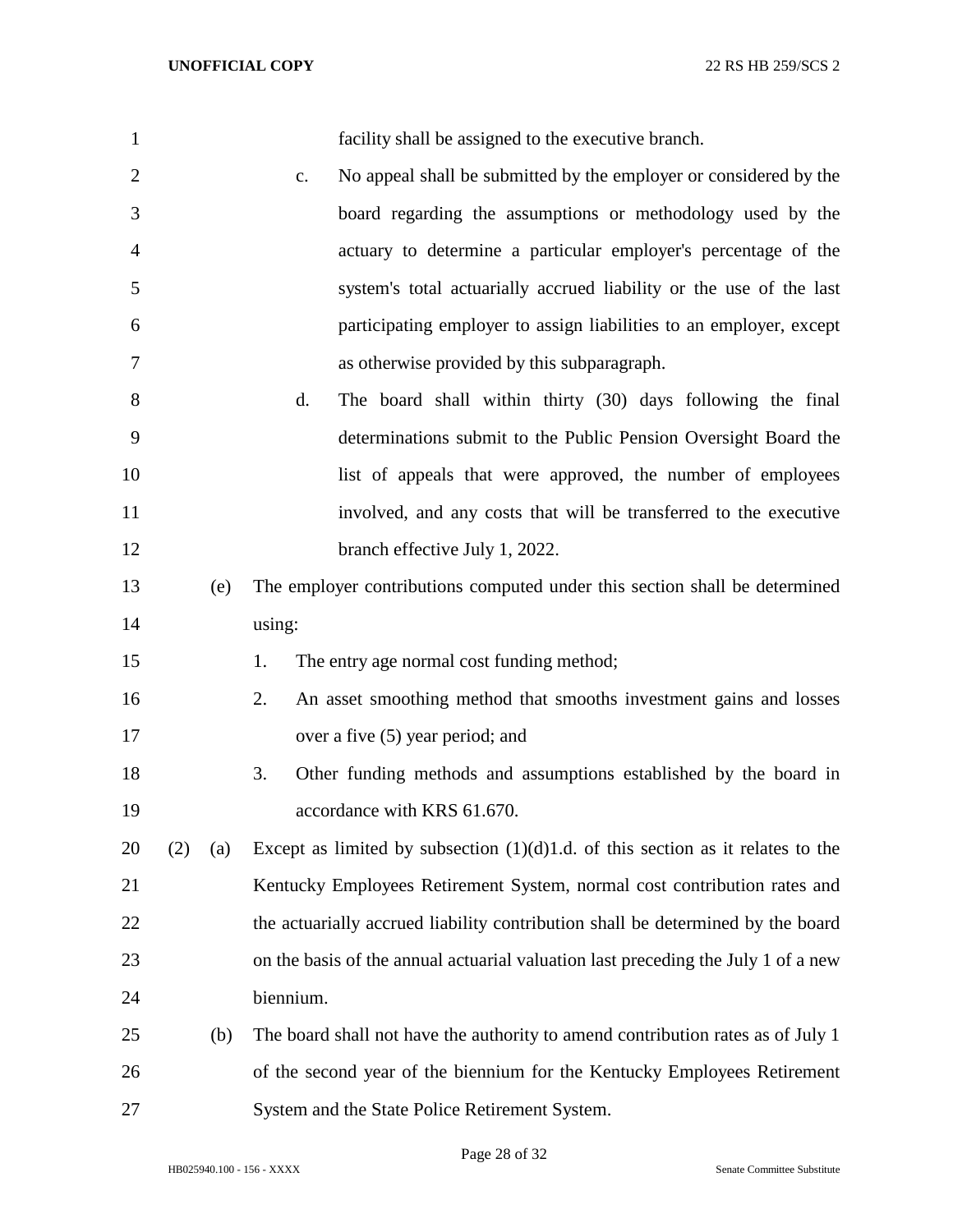| $\mathbf 1$    | (3) | (a) | The system shall advise each employer prior to July 1 of any change in the         |
|----------------|-----|-----|------------------------------------------------------------------------------------|
| $\overline{2}$ |     |     | employer contribution rate.                                                        |
| 3              |     | (b) | Costs for the benefits provided under subsection $(2)(b)2$ , of Section 2 of this  |
| 4              |     |     | Act and Section 3 of this Act shall be included in the employer contribution       |
| 5              |     |     | rate payable to the State Police Retirement System but shall be reported as a      |
| 6              |     |     | separate line item in the actuarial valuation for purposes of Section 3 of this    |
| 7              |     |     | Act and in any correspondence to the Department of Kentucky State Police,          |
| 8              |     |     | the state budget director, and the Legislative Research Commission                 |
| 9              |     |     | regarding employer costs for the State Police Retirement System.                   |
| 10             |     | (c) | Based on the employer contribution rate, each employer shall include in the        |
| 11             |     |     | budget sufficient funds to pay the employer contributions as determined by the     |
| 12             |     |     | board under this section.                                                          |
| 13             | (4) |     | All employers, including the General Assembly, shall pay the full actuarially      |
| 14             |     |     | required contributions, as prescribed by this section, to the Kentucky Employees   |
| 15             |     |     | Retirement System and the State Police Retirement System in fiscal years occurring |
| 16             |     |     | on or after July 1, 2020, except as authorized for the program established by      |
| 17             |     |     | subsection (2)(b)2. of Section 2 of this Act and Section 3 of this Act.            |
| 18             |     |     | Section 9. KRS 61.592 is amended to read as follows:                               |
| 19             | (1) | (a) | "Hazardous position" for employees participating in the Kentucky Employees         |
| 20             |     |     | Retirement System means:                                                           |
| 21             |     |     | Any position whose principal duties involve active law enforcement,<br>1.          |
| 22             |     |     | including the positions of probation and parole officer<br>and                     |
| 23             |     |     | Commonwealth detective, active fire suppression or prevention, or other            |
| 24             |     |     | positions, including but not limited to pilots of the Transportation               |
| 25             |     |     | Cabinet and paramedics and emergency medical technicians, with duties              |
| 26             |     |     | that require frequent exposure to a high degree of danger or peril and             |
| 27             |     |     | also require a high degree of physical conditioning;                               |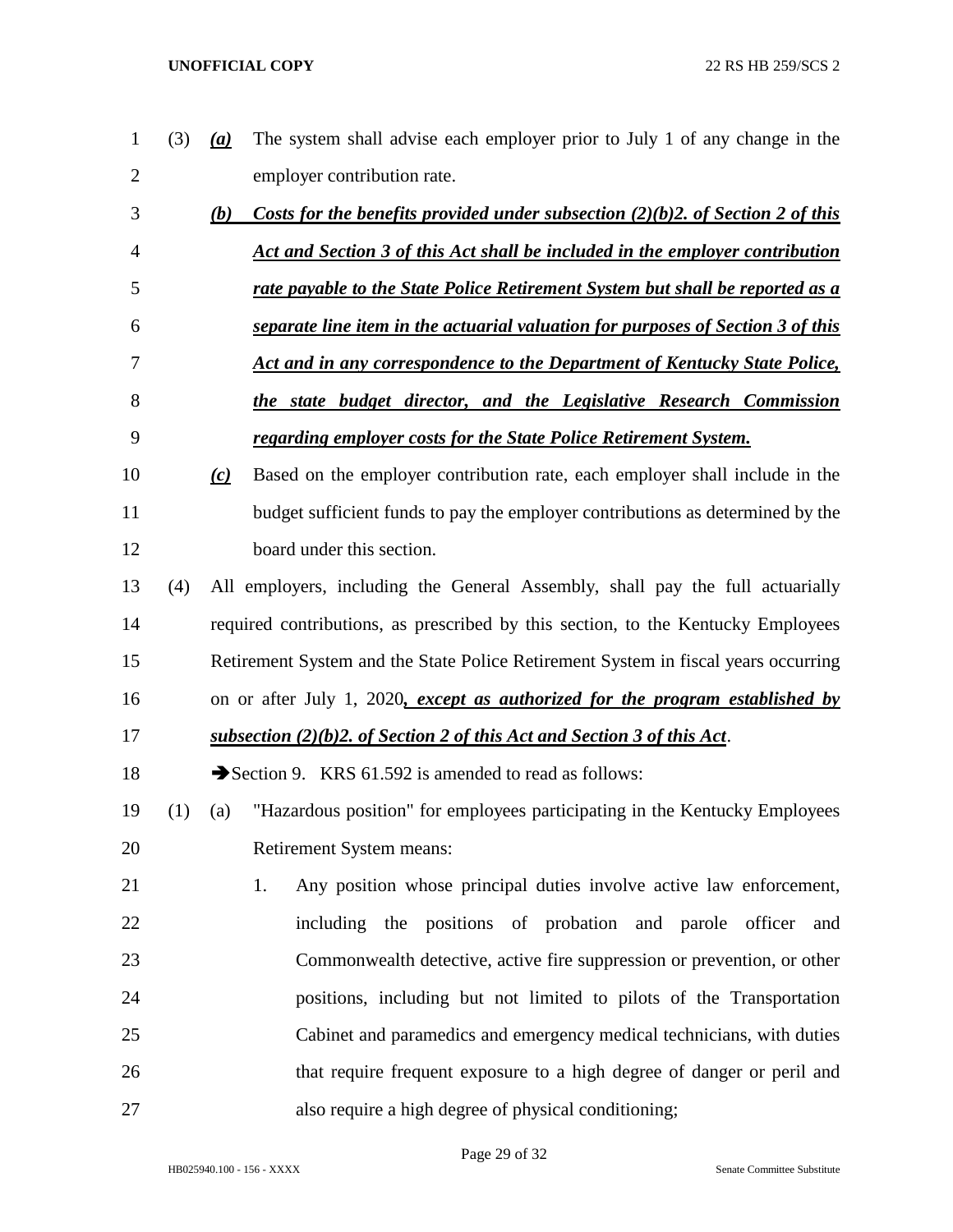- 2. Positions in the Department of Corrections in state correctional institutions and the Kentucky Correctional Psychiatric Center with duties that regularly and routinely require face-to-face contact with inmates; and
- 3. Positions of employees who elect coverage under KRS 196.167(3)(b)2. and who continue to provide educational services and support to inmates as a Department of Corrections employee.
- (b) The effective date of participation under hazardous duty coverage for positions in the Department of Alcoholic Beverage Control shall be April 1, 1998. The employer and employee contributions shall be paid by the employer and forwarded to the retirement system for the period not previously reported.
- (2) Each employer may request of the board hazardous duty coverage for those positions as defined in subsection (1) of this section. Upon request, each employer 14 shall certify to the system, in the manner prescribed by the board, the names of all employees working in a hazardous position as defined in subsection (1) of this section for which coverage is requested. The certification of the employer shall bear the approval of the agent or agency responsible for the budget of the department or county indicating that the required employer contributions have been provided for in the budget of the employing department or county. The system shall determine whether the employees whose names have been certified by the employer are working in positions meeting the definition of a hazardous position as provided by subsection (1) of this section. This process shall not be required for employees who elect coverage under KRS 196.167(3)(b)2.
- (3) (a) An employee who elects coverage under KRS 196.167(3)(b)2., and an employee participating in the Kentucky Employees Retirement System who is determined by the system to be working in a hazardous position in accordance with subsection (2) of this section, shall contribute, for each pay period for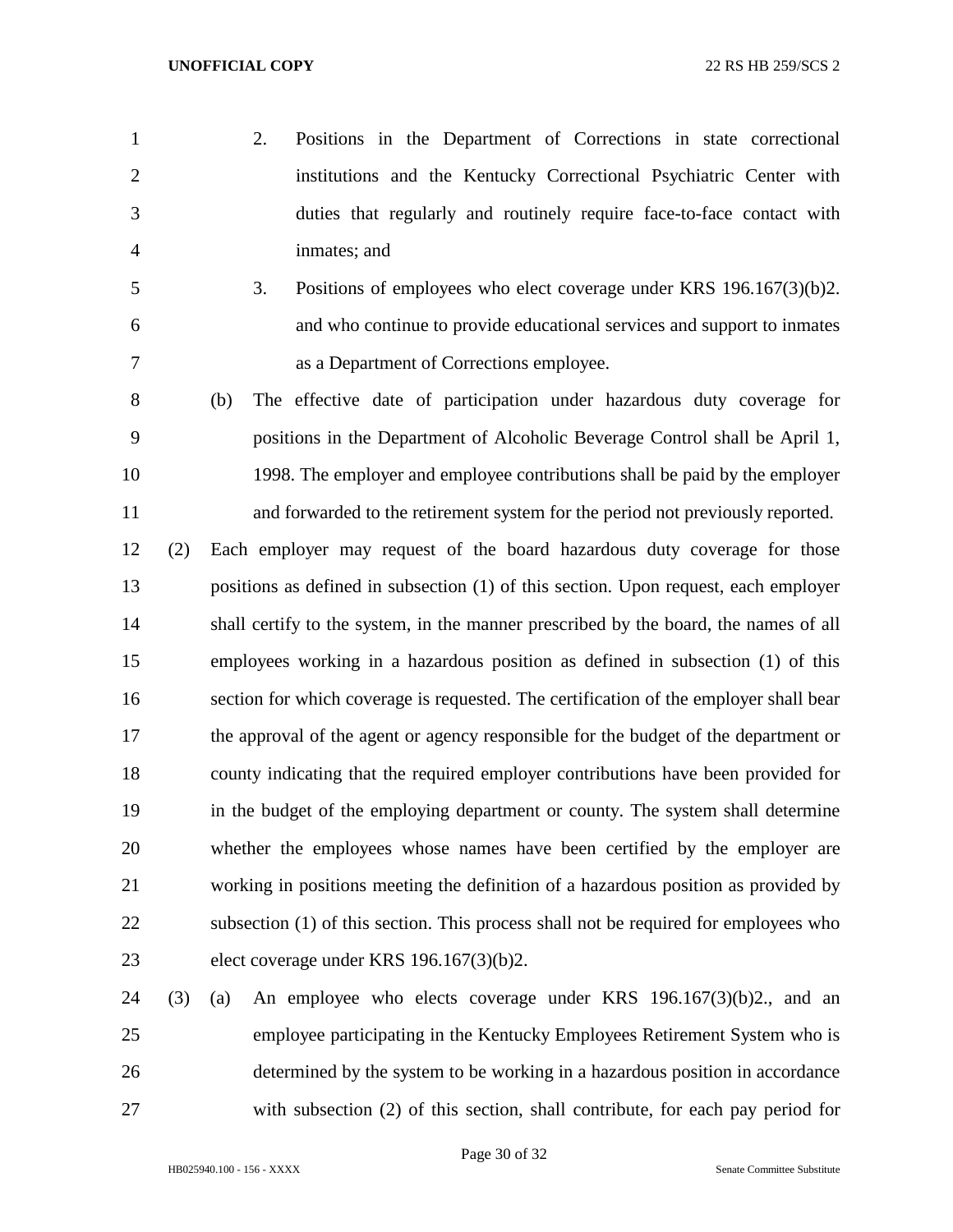which he or she receives compensation, eight percent (8%) of his or her creditable compensation.

- (b) Each employer shall pay employer contributions based on the creditable compensation of the employees determined by the system to be working in a hazardous position at the employer contribution rate as determined by the board. The rate shall be determined by actuarial methods consistent with the provisions of KRS 61.565.
- (c) If the employer participated in the system prior to electing hazardous duty coverage, the employer may pay to the system the cost of converting the nonhazardous service to hazardous service from the date of participation to the date the payment is made, or the employer may establish a payment schedule for payment of the cost of the hazardous service above that which would be funded within the existing employer contribution rate. The employer may extend the payment schedule to a maximum of thirty (30) years. Payments made by the employer under this subsection shall be deposited to the retirement allowance account of the proper retirement system and these funds shall not be considered accumulated contributions of the individual members. If the employer elects not to make the additional payment, the employee may pay the cost of converting the service and provide payment for the cost as provided by KRS 61.552(9). Payments made by the employee under this subsection shall not be picked up, as described in KRS 61.560(4), 22 by the employer. If neither the employer nor employee makes the payment, the service prior to hazardous coverage shall remain nonhazardous. The provisions of this paragraph shall not apply to members who begin participating in the systems administered by Kentucky Retirement Systems on or after January 1, 2014.
- 

(4) The normal retirement age, retirement allowance, hybrid cash balance plans *except*